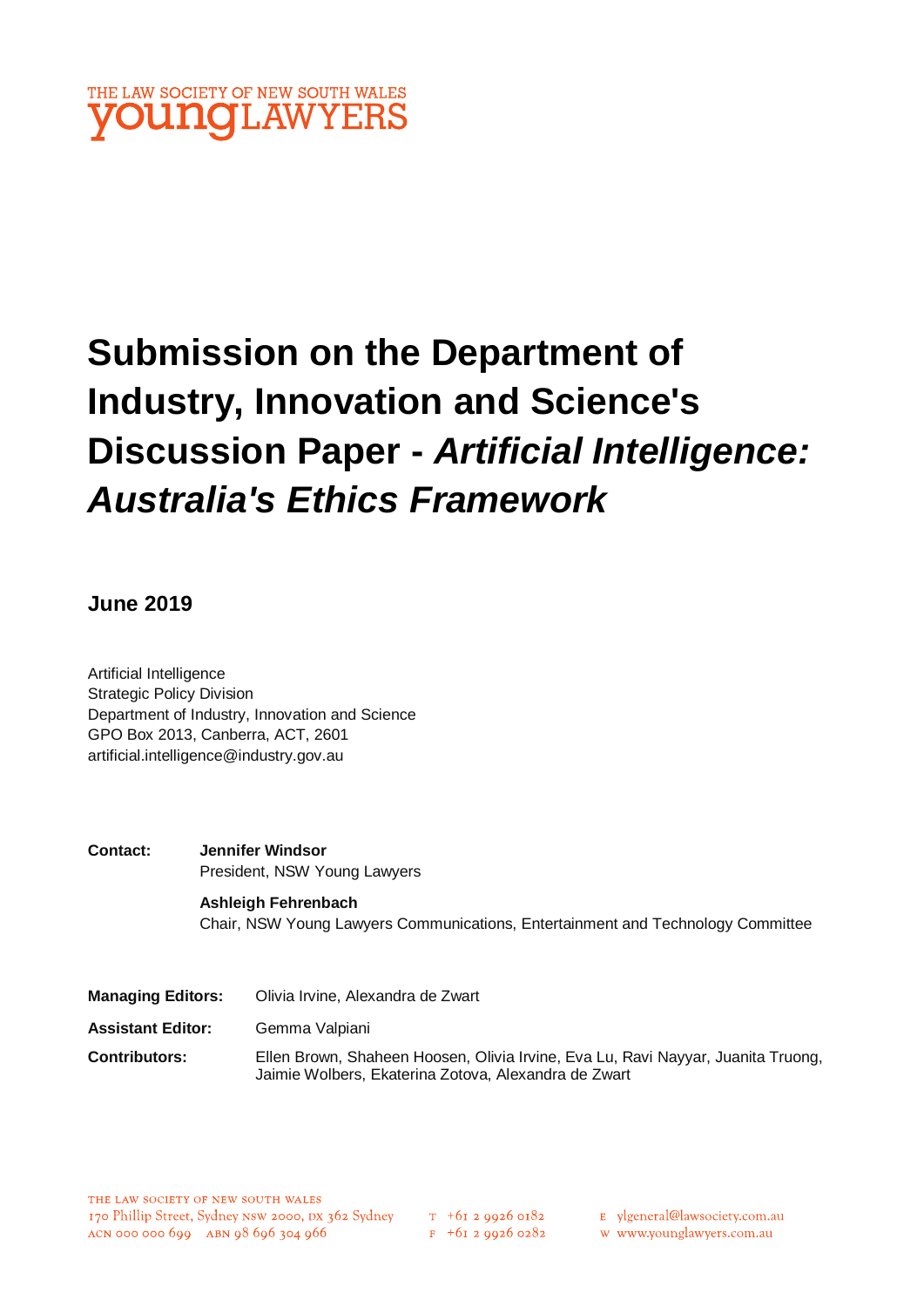## THE LAW SOCIETY OF NEW SOUTH WALES **OUNOLAW**

## **The NSW Young Lawyers Communications, Entertainment and Technology Committee make the following submission in response to the** *Artificial Intelligence: Australia's Ethics Framework* **Discussion Paper.**

## **NSW Young Lawyers**

NSW Young Lawyers is a division of The Law Society of New South Wales. NSW Young Lawyers supports practitioners in their professional and career development in numerous ways, including by encouraging active participation in its 15 separate committees, each dedicated to particular areas of practice. Membership is automatic for all NSW lawyers (solicitors and barristers) under 36 years and/or in their first five years of practice, as well as law students. NSW Young Lawyers currently has over 15,000 members.

The Communications, Entertainment and Technology Law Committee of NSW Young Lawyers aims to serve the interests of lawyers, law students and other members of the community concerned with areas of law relating to information and communication technology (including technology affecting legal practice), intellectual property, advertising and consumer protection, confidential information and privacy, entertainment, and the media. As innovation inevitably challenges custom, the CET Committee promotes forward thinking, particularly about the shape of the law and the legal profession.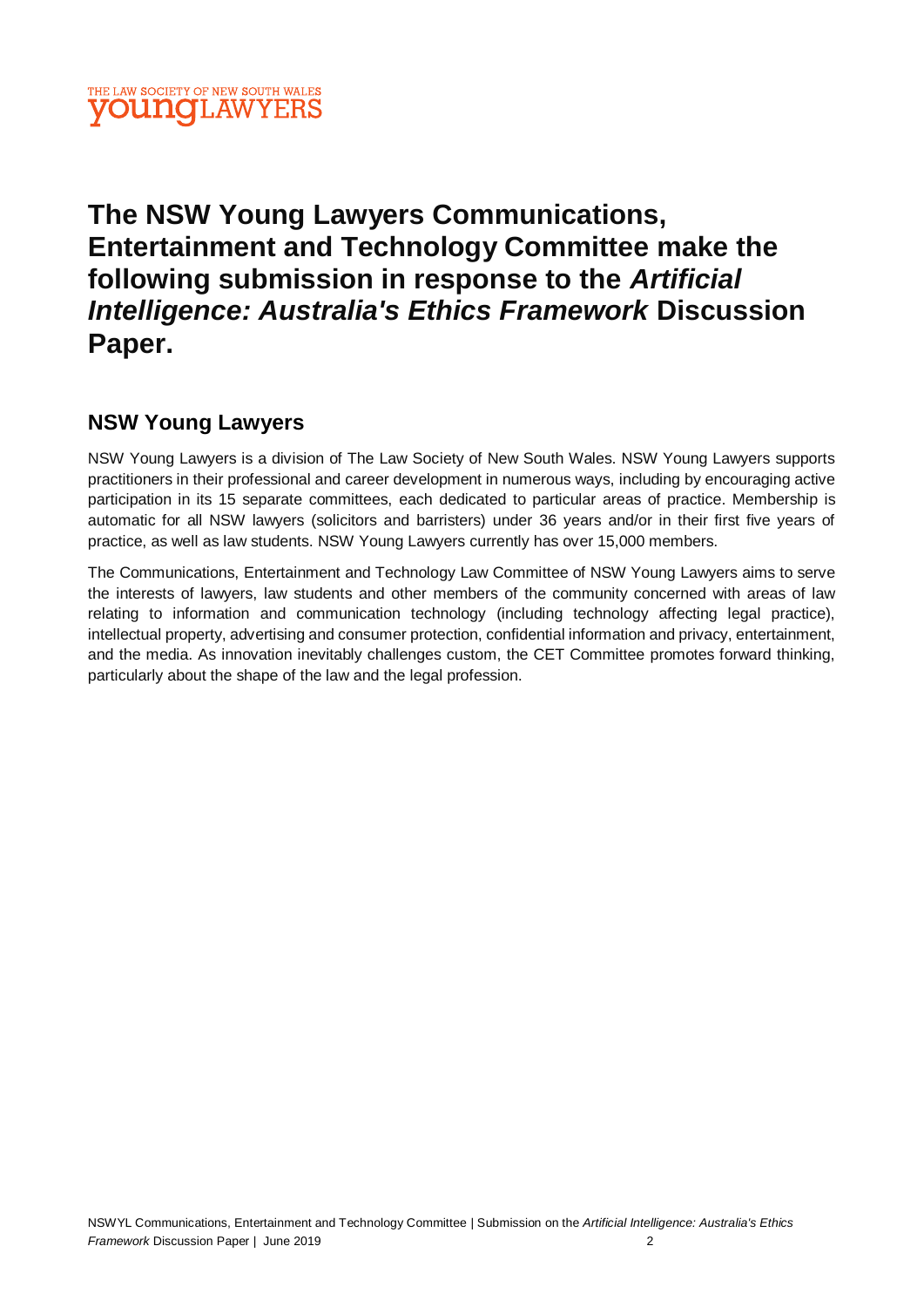## THE LAW SOCIETY OF NEW SOUTH WALES **OUINOLAW**

## **Overview**

The NSW Young Lawyers Communications, Entertainment and Technology Law Committee (**the Committee**) welcomes the opportunity to comment on Australia's Artificial Intelligence (**AI**) Framework Discussion Paper (**Discussion Paper**) on behalf of NSW Young Lawyers.

The Committee has responded to the selected questions outlined below, and have otherwise not made submissions on the remaining questions. The Committee has outlined considerations that it recommends the Department of Industry, Innovation and Science (**the Department**) take into account when reviewing these issues. The Committee hopes that these considerations provide helpful guidance to the Department in conducting this review.

In responding, the Committee has often taken a legal lens or posed key legal questions that need to be considered by the Department in creating any ethical framework for AI in the future.

While the Committee broadly agrees with the Core Principles and Toolkit items listed in the Discussion Paper, it does recommend refinement/clarification in some areas, as well as further complementary principles and considerations to be included.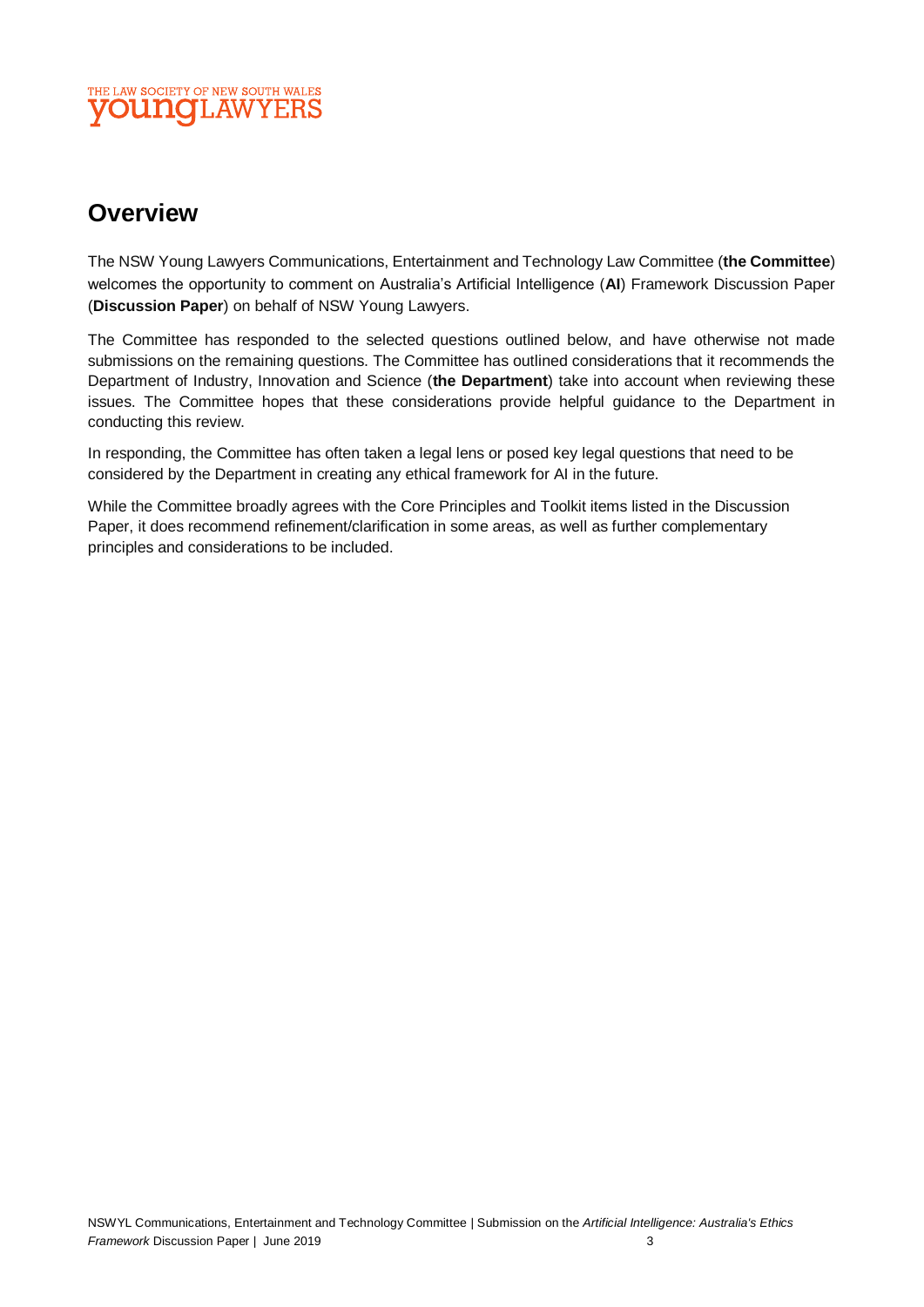## **Question 1: Are the principles put forward in the discussion paper the right ones? Is anything missing?**

- 1. The Committee considers that the following changes and additions will deliver a more effective and comprehensive AI ethics framework, and will help the Department deliver on its intent of helping a wide range of stakeholders to ethically design and apply AI technologies.
- 2. First, the descriptions of Principle 3: Regulatory and legal compliance, Principle 4: Privacy protection and Principle 6: Transparency and explainability should be refined to more comprehensively reflect Australian laws and values. Secondly, the framework should include separate principles for "information security", "consistency", "complementarity", and "diversity and inclusion".

## **Principle 3: Regulatory and legal compliance**

## **Human Rights**

- 3. The Committee considers that human rights obligations should be explicitly incorporated into Principle 3. While this principle broadly incorporates such obligations, it is worded generally and does not expressly encourage compliance with human rights obligations in the same way as other similar frameworks, such as Google's AI Principles,<sup>1</sup> and the Institute of Electrical and Electronics Engineers' principles for Ethically Aligned Design. 2
- 4. The Committee recommends that organisations that are responsible for developing and implementing AI technologies broadly comply with the *United Nations Guiding Principles on Business and Human Rights*<sup>3</sup> (as the direct coding of these obligations might not be feasible in some instances).
- 5. The United Nations Guiding Principles provide methods that States can employ to prevent gross human rights abuses by business enterprises, including:
	- a. Engaging with business enterprises at an early stage to help them identify, prevent and mitigate the human rights-related risks of their activities and business relationships;
	- b. Providing adequate assistance to business enterprises to assess and address the heightened risks of abuses, paying special attention to both gender-based and sexual violence;
	- c. Denying access to public support and services for a business enterprise that is involved with gross human rights abuses and refuses to cooperate in addressing the situation; and

<sup>1</sup> Google 'will not design or deploy AI in … technologies whose purpose contravenes widely accepted principles of international law and human rights' Artificial Intelligence at Google: Our Principles', *Google AI* (Web Page) <https://ai.google/principles/>. 2 IEEE seeks to '[e]mbody the highest ideals of human beneficence within human rights' by stating in its first General Principle that AI systems 'shall be created and operated to respect, promote, and protect internationally recognized human rights'. The IEEE states that '[w]hile the direct coding of human rights in A/IS [(autonomous and intelligent systems)] may be difficult or impossible based on contextual use, newer guidelines from The United Nations provide methods to pragmatically implement human rights ideals within business or corporate contexts that could be adapted for engineers and technologists' Institute of Electrical and Electronics Engineers, *Ethically Aligned Design* (IEEE Global Initiative on Ethics of Autonomous and Intelligent Systems, 1 April 2019) 19.

<sup>3</sup> *United Nations Guiding Principles on Business and Human Rights*, UN Doc HR/PUB/11/04 (2011).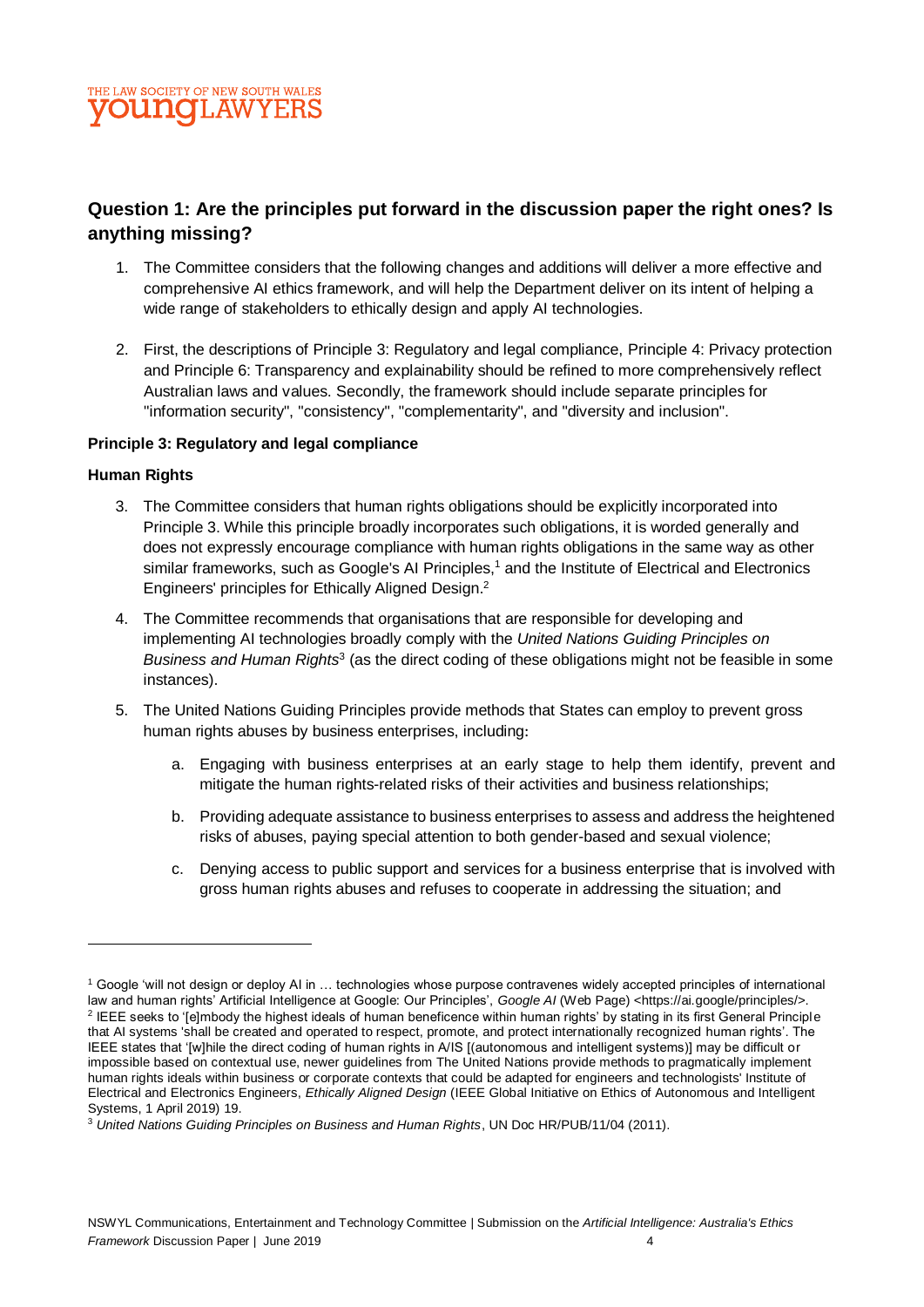

- d. Ensuring that their current policies, legislation, regulations and enforcement measures are effective in addressing the risk of business involvement in gross human rights abuses.<sup>4</sup>
- 6. The Committee proposes that regulating businesses according the United Nations' Guiding Principles sets a practical goal for the enforcement of human rights obligations, and this should be outlined within Australia's AI ethics framework.

## *Australia's treaty obligations*

- 7. Explicitly incorporating human rights into Australia's AI ethics framework would help ensure that Australia meets its obligations under international law. Australia is party to seven key human rights treaties as outlined in the Discussion Paper. In addition, Australia is party to several Optional Protocols, which mainly implement individual complaint mechanisms, and support the *United Nations Declaration on the Rights of Indigenous Peoples*. <sup>5</sup> AI systems should be developed and operated in accordance with Australia's obligations under these treaties, and, as a means of fulfilling Principle 1, should generate net-benefits by promoting human rights.
- 8. The Parliamentary Joint Committee on Human Rights notes that, '[t]he growing capacities for technology to be used to collect, store, access, match and share information has a range of potential human rights implications'.<sup>6</sup> The concerns in this area mainly relate to 'respect for informational privacy'; however, privacy concerns overlap with a range of other human rights.<sup>7</sup>
- 9. Regarding 'the matching and sharing of facial images and biometric data', <sup>8</sup> the Committee's submission in response to the Australian Human Rights Commission's (**AHRC**) *Human Rights and Technology Issues Paper<sup>9</sup>* highlights the effects that proposals such as these may have on the rights to equality and non-discrimination, and the right to privacy in relation to the data of individuals collected from various sources.
- 10. While uncommon in Australia at present, throughout the world there are numerous instances of AI technologies being used in ways that violate human rights, including:
	- a. The persecution of Uighur people in China using machine learning tools to identify suspects by aggregating and reconciling data points, $10$  violating the rights to privacy and freedom from discrimination; and

<sup>9</sup> NSW Young Lawyers Communications Entertainment and Technology Committee, Submission to AHRC, *Australian Human Rights Commission Human Rights and Technology Issues Paper* (Submission, October 2018) 6.

<sup>4</sup> Human Rights Council, *Report of the Special Representative of the Secretary General on the issue of human rights and transnational corporations and other business enterprises, John Ruggie, GA Res/17/31, UN GAOR, 17<sup>th</sup> sess, Agenda item 3,* UN Doc A/HRC/17/31 (2 March 2011) 10-1.

<sup>5</sup> GA Res 61/295, UN Doc A/RES/61/295 (2 October 2007, adopted 13 September 2007).

<sup>6</sup> Parliamentary Joint Committee on Human Rights, Parliament of Australia, *Annual Report 2018* (12 February 2019) 16 [3.10]. 7 Ibid 17 [3.12].

<sup>8</sup> Ibid 17 [3.11].

<sup>10</sup> Meredith Whittaker et al, 'AI Now Report 2018', *AI Now Institute* (December 2018) 13.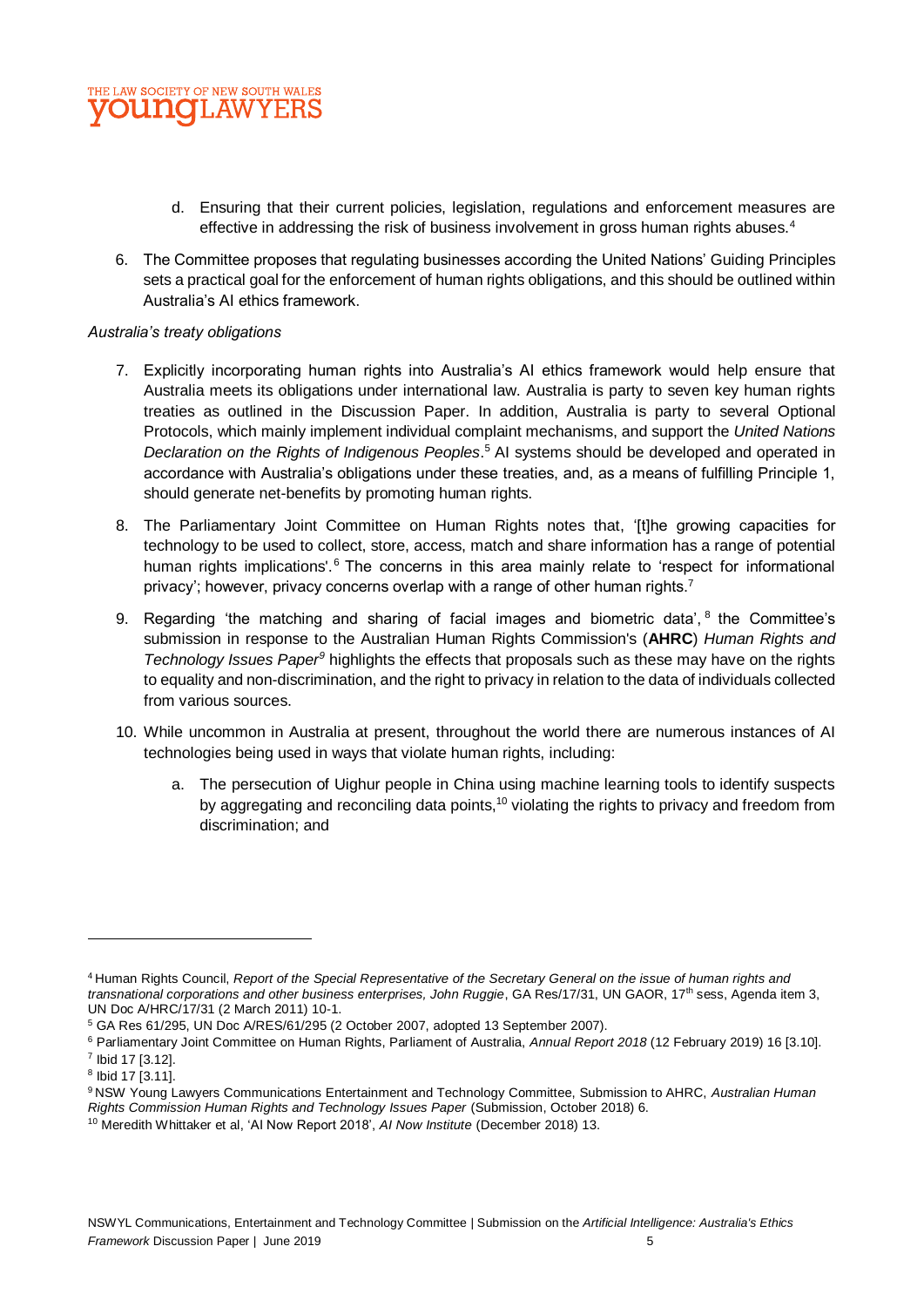

b. The use of Automated Decision Systems in criminal court procedures, such as COMPAS in the United States,<sup>11</sup> potentially violating the right to a fair hearing and trial,<sup>12</sup> other criminal process rights,<sup>13</sup> and equality before the law.<sup>14</sup>

## **Principle 4: Privacy Protection**

- 11. The Committee submits that a robust understanding of privacy law is essential to developing an ethical framework for AI. The Committee considers that in developing an Ethics Framework, the Department should take into account a more complete view of privacy laws in Australia and their application to AI than that set out in the Discussion Paper.
- 12. Principle 4 strongly focuses on the importance on "confidentiality" and "security" of "private data". However, it should focus on privacy protection and adequate data governance. The Committee, in this analysis, draws from the European Commission's *Ethics Guidelines for Trustworthy AI*, <sup>15</sup> which covers:
	- a. Privacy and data protection ensuring the lawful collection of data initially from the user, as well as data generated about the user over the course of their interaction with the system, and that the data collected about the user will not be used to unlawfully or unfairly discriminate against them; and
	- b. Adequate data governance ensuring the quality and integrity of the data used, its relevance in light of the domain in which the systems will be deployed, its access protocols, and the capability to handle data in a manner that protects privacy.
- 13. The Committee recommends the Department consult further with privacy regulators and practitioners to refine Principle 4, as well as the underpinning contextual discussion.

## *Privacy laws in Australia*

14. The *Privacy Act 1988* (Cth) (**Privacy Act**), and the Australian Privacy Principles (**APPs**), are not the only privacy laws in Australia that apply to organisations working in AI. The Discussion Paper does not refer to any state or territory privacy laws that may apply, for example, to public universities or hospitals employing AI systems. While the Discussion Paper focuses on the Privacy Act in its analysis, the Committee considers that it would also be beneficial to draw attention to these state and territory privacy laws for completeness, so that readers are aware the breadth of privacy legislation in Australia, and how the proposed framework would need to interact with the various

<sup>11</sup> See Dawson D et al, *Artificial Intelligence: Australia's Ethics Framework* (Data61 CSIRO, Australia, Discussion Paper, 2019) 40-1 [5.2.1].

<sup>&</sup>lt;sup>12</sup> International Covenant on Civil and Political Rights opened for signature 16 December 1966, 999 UNTS 171 (entered into force 23 March 1976) art 14(1).

<sup>13</sup> Ibid art 14(2)-(7).

 $14$  Ibid art 26.

<sup>15</sup> European Commission Independent High-Level Expert Group on Artificial Intelligence, *Ethics Guidelines for Trustworthy AI* (Guidelines, 8 April 2019) 17 [<https://ec.europa.eu/digital-single-market/en/news/ethics-guidelines-trustworthy-ai>](https://ec.europa.eu/digital-single-market/en/news/ethics-guidelines-trustworthy-ai).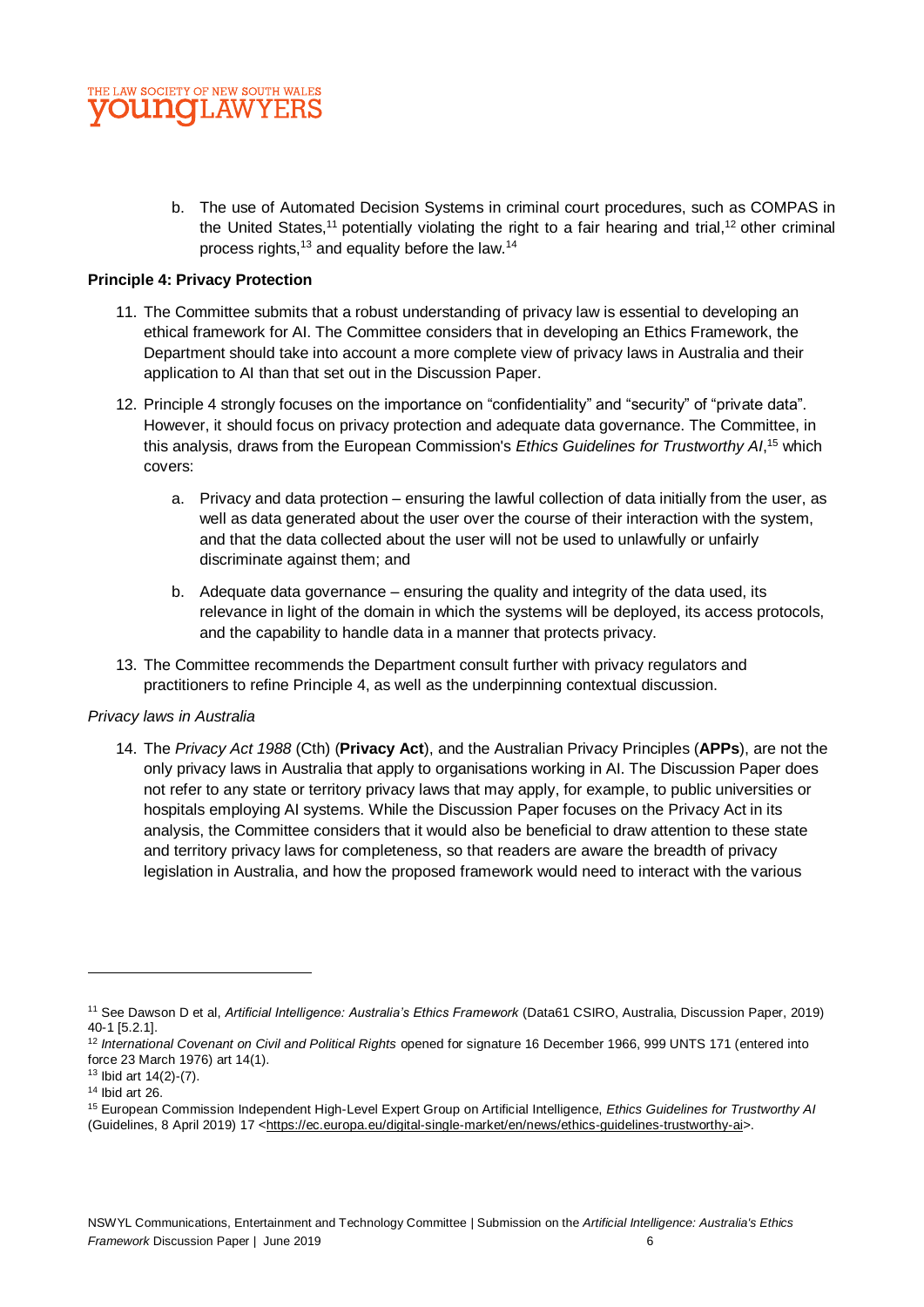

limbs of that legislation. A full list of the applicable legislation is available on the Office of the Australian Information Commissioner's website.<sup>16</sup>

15. The Committee also notes that the European Union General Data Protection Regulation (**GDPR**) may apply to organisations in Australia employing AI systems that have an establishment in the European Union (**EU**), or offer their goods or services to, or monitor the behaviour of, people in the EU.<sup>17</sup>

## *The definition of "Personal Information"*

- 16. Principle 4 uses the term "private data". Personal information does not need to be "private" for it to be protected under privacy laws. The Committee recommends that the term "personal information" (as defined in section 6 of the Privacy Act) should be used for Principle 4.
- 17. Further, the Discussion Paper often uses the word "sensitive" to describe personal data, as well as the term "sensitive data". This could be confusing as "sensitive information" is a subset of personal information and is defined under the Privacy Act.<sup>18</sup> Higher standards apply under the Privacy Act when sensitive information is collected, used or disclosed, and using "sensitive data" could confuse organisations as to whether these higher standards apply in the AI context. If the Ethical Framework intends to set out different obligations for sensitive information used in AI systems, "sensitive information" should be defined.
- 18. Protecting the consent process is not fundamental to the protection of privacy. This is because consent is not the sole mechanism by which the collection, use or disclosure of personal information may be lawfully authorised under the Privacy Act. In fact, consent is often the exception for collection, use or disclosure of personal information under the Privacy Act.<sup>19</sup> The Committee recommends that any ethical framework should emphasise the requirement for the lawful collection, use and disclosure of personal information, being the restrictions or limitations on collection, use and disclosure of personal information as set out in the relevant privacy laws. The Ethical Framework should also focus on how these restrictions and limitations apply to personal information collected initially from the user, as well as data generated about the user over the course of their interaction with the AI system.

## *Protecting privacy is more than confidentiality and security*

19. Protecting privacy involves more than the obligations outlined in Principle 4.<sup>20</sup> Invasions of privacy could arise from the unlawful collection or use of personal information to develop an AI system, even where there was no data breach. The Committee recommends that the Ethical Framework set out the restrictions and limitations on the use and disclosure of personal information for secondary purposes, and the potential difficulties obtaining consent in the AI context.

<sup>16</sup> 'Other Privacy Jurisdictions', *Office of the Australian Information Commissioner* [<https://www.oaic.gov.au/privacy-law/other](https://www.oaic.gov.au/privacy-law/other-privacy-jurisdictions)[privacy-jurisdictions>](https://www.oaic.gov.au/privacy-law/other-privacy-jurisdictions).

<sup>&</sup>lt;sup>17</sup> EU General Data Protection Regulation (GDPR): Regulation (EU) 2016/679 of the European Parliament and of the Council of *27 April 2016 on the protection of natural persons with regard to the processing of personal data and on the free movement of such data, and repealing Directive 95/46/EC (General Data Protection Regulation)*, OJ 2016 L 119/1, art 3. <sup>18</sup> *Privacy Act 1988* (Cth) s 6.

 $19$  Please see Australian Privacy Principles 3.3(a), 6.1(a), 7.3(b), 7.4 and 8.2(b).

<sup>20</sup> Dawson (n 11) 6.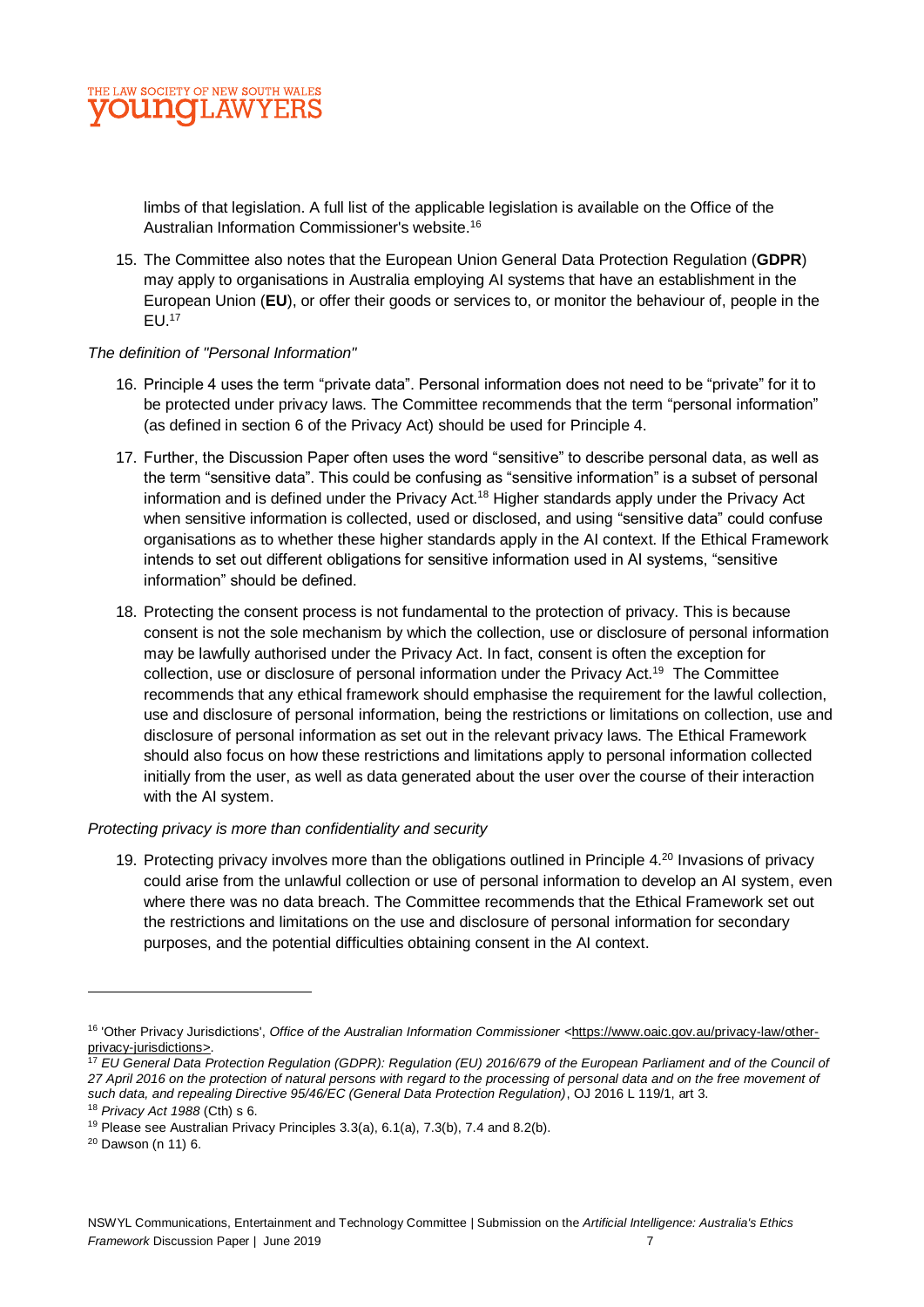

- 20. The Committee also recommends that the Ethical Framework set out the importance of data quality, and access to data. Transparency of algorithms can mitigate harmful privacy risks, and visibility into the data used in automated decision making can prevent skewed data input, thereby preventing the generation of biased datasets.
- 21. Privacy Impact Assessments may also provide a means by which the privacy impacts of AI can be assessed. Safeguards, such as data minimisation and purpose limitation, should also be implemented to prevent the unauthorised collection, use and disclosure of personal information.

## **Principle 6: Transparency and Explainability**

- 22. For the reasons set out below, the Committee considers that the description of Principle 6 should convey the importance of the following values:
	- a. auditability and intelligibility of an AI-enabled process operation; and
	- b. public engagement and education of stakeholders about the nature of AI generally, particularly in relation to applications with the capacity to affect their lives.

## *a. Auditability and intelligibility*

- 23. The Committee considers that where algorithms make decisions that affect people, more is required than being "informed" of an algorithm's existence and the information used to make decisions, to ensure that affected people understand how these decisions are made. The inclusion of auditability and intelligibility in the description of Principle 6 would better encapsulate its true values and aims, and this is consistent with the Department's concept of 'AI for a fairer go'.
- 24. First, the Committee considers that Principle 6 should explicitly prioritise auditability of the steps taken by an AI system when a decision is made, except when this would reveal trade secrets or fail to explain why a decision was made. Auditability means that a process can be examined and verified as correct, which requires that a person can see what exactly that process entails. Auditability should be a priority, not an obligation, as full auditability might be difficult for some newer iterations of AI.<sup>21</sup> Furthermore, differing levels of explanation would be required according to stakeholders' technical proficiency.
- 25. While the Committee is concerned that such a policy may encourage a "black box", and stresses its support for the fundamental right of procedural fairness, immediate calls for full auditability, or "full technical transparency", of AI-enabled processes would be ill-advised at this time.<sup>22</sup> Further investigation is needed into whether such auditability is feasible and whether different levels of auditability are required depending on the significance of the decision in question; for example, with regards to safety and human rights.<sup>23</sup>
- 26. Secondly, Principle 6 should explicitly require that AI-enabled processes be intelligible to the relevant stakeholders, namely, impacted individuals and government regulators. The Committee

<sup>21</sup> Select Committee on Artificial Intelligence, *AI in the UK: Ready, Willing and Able?* (House of Lords Paper No 100, Session 2017-19) 36.

<sup>22</sup> Ibid 38.

 $23$  Ibid.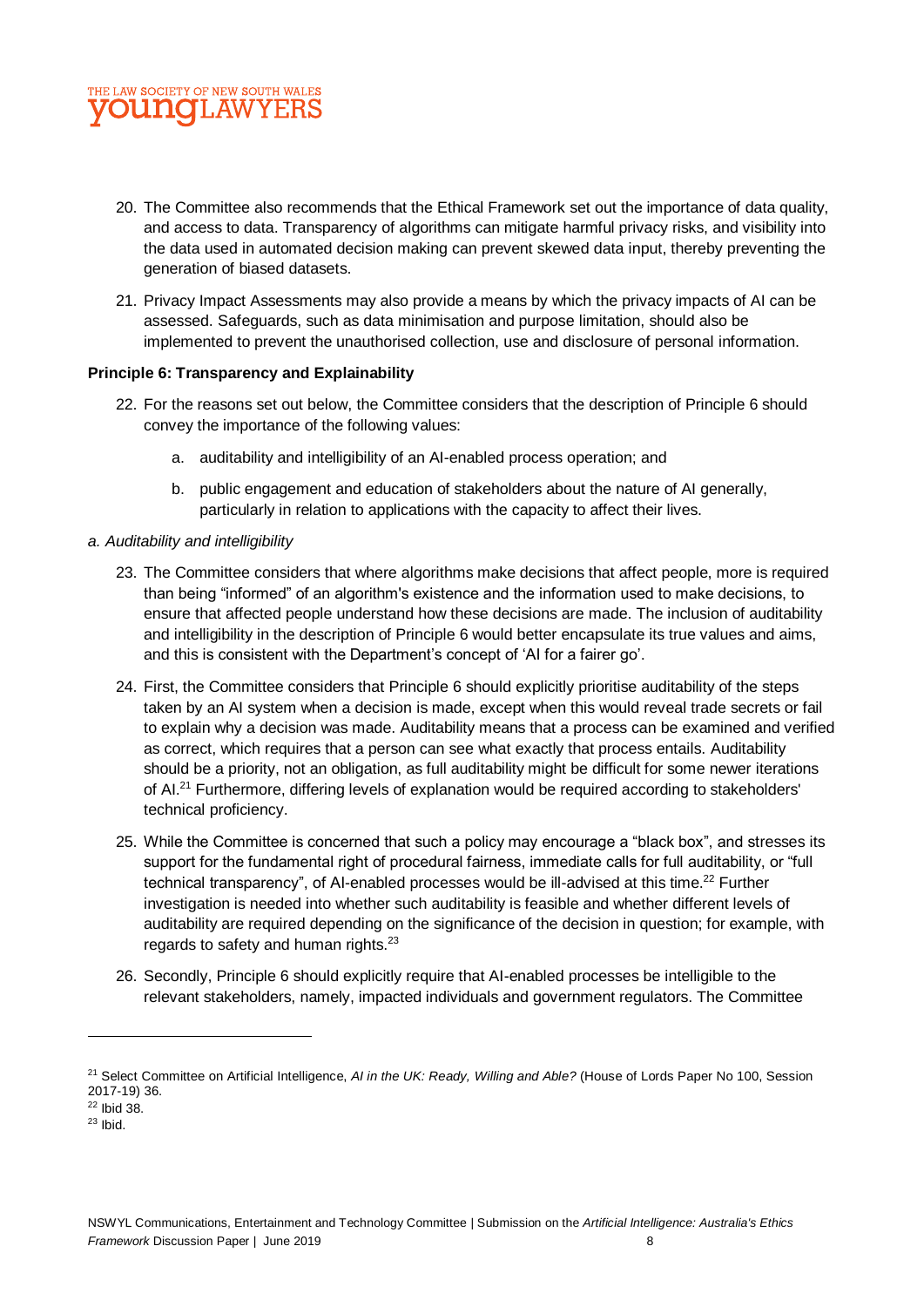

recommends that entities responsible for AI-enabled processes provide explanations that are understandable to the reasonable person in the position of the impacted individual at the time they were impacted by the AI-enabled process.

- 27. The Committee considers that Principle 6 should enshrine the value of intelligibility, given that the 'development of intelligible AI systems is a fundamental necessity if AI is to become an integral and trusted tool in our society'.<sup>24</sup> The Department should investigate what sort of standards for intelligibility, if any, should be adopted by developers of AI systems. This would be in accordance with the "industry standards" element of the proposed toolkit for ethical Al.<sup>25</sup>
- 28. The Committee also considers that legislating a "right to an explanation" is an important component in effectively regulating AI in Australia and ensuring that both public and private entities engage in considered and careful design of AI systems. Importantly, any "business rules" incorporated into a system should be understandable, and the system should be able to generate a comprehensive audit trail of the decision-making path. Whilst it is reassuring that the Department is taking this approach to automated decision making within an administrative decision context, similar obligations ought to be required of the private sector.
- *b. Education of all stakeholders and public engagement*
	- 29. Principle 6 should more explicitly refer to the values of education and public engagement to build public trust in AI and drive greater engagement in policy development. Members of the public should have a functional understanding of the different types of AI so that they can appreciate how these technologies can be positively used, and be aware of the associated ethical issues. This will encourage the development of AI projects in a context where the ethical and societal implications have been properly considered by a wider range of stakeholders.
	- 30. The Committee considers that the development of Australia's framework for the practical application of ethical AI would benefit from analysing the UK's national approach for AI as outlined by the House of Lords Select Committee on Artificial Intelligence in *AI in the UK, Ready, Willing and Able*, <sup>26</sup> and adoption of the UK approach of the promotion of education alongside the development of AI.
	- 31. The House of Lords' report proposes a cross-sector ethical code of conduct, known as the 'AI Code'.<sup>27</sup> The AI Code's fourth principle promotes education alongside AI. The House of Lords' report notes:

At earlier stages of education, children need to be adequately prepared for working with, and using, AI. For a proportion, this will mean a thorough education in AI-related subjects, requiring adequate resourcing of the computing curriculum and support for teachers. For all children, the basic knowledge and understanding necessary to navigate an AI driven world will be essential. In particular, we recommend that the ethical design and use of technology becomes an integral part of the curriculum.<sup>28</sup>

32. Not only will education strengthen public trust in technology, it will also allow citizens to better understand the potential benefits and detriments of AI and engage with it in a positive way. As noted above, it will also help equip the next generation to be skilled up to enter the ever-changing job

<sup>24</sup> Ibid 40.

<sup>25</sup> Dawson (n 11) 8.

<sup>26</sup> Select Committee on Artificial Intelligence (n 21) 120.

 $27$  Ibid.

<sup>28</sup> Ibid 6.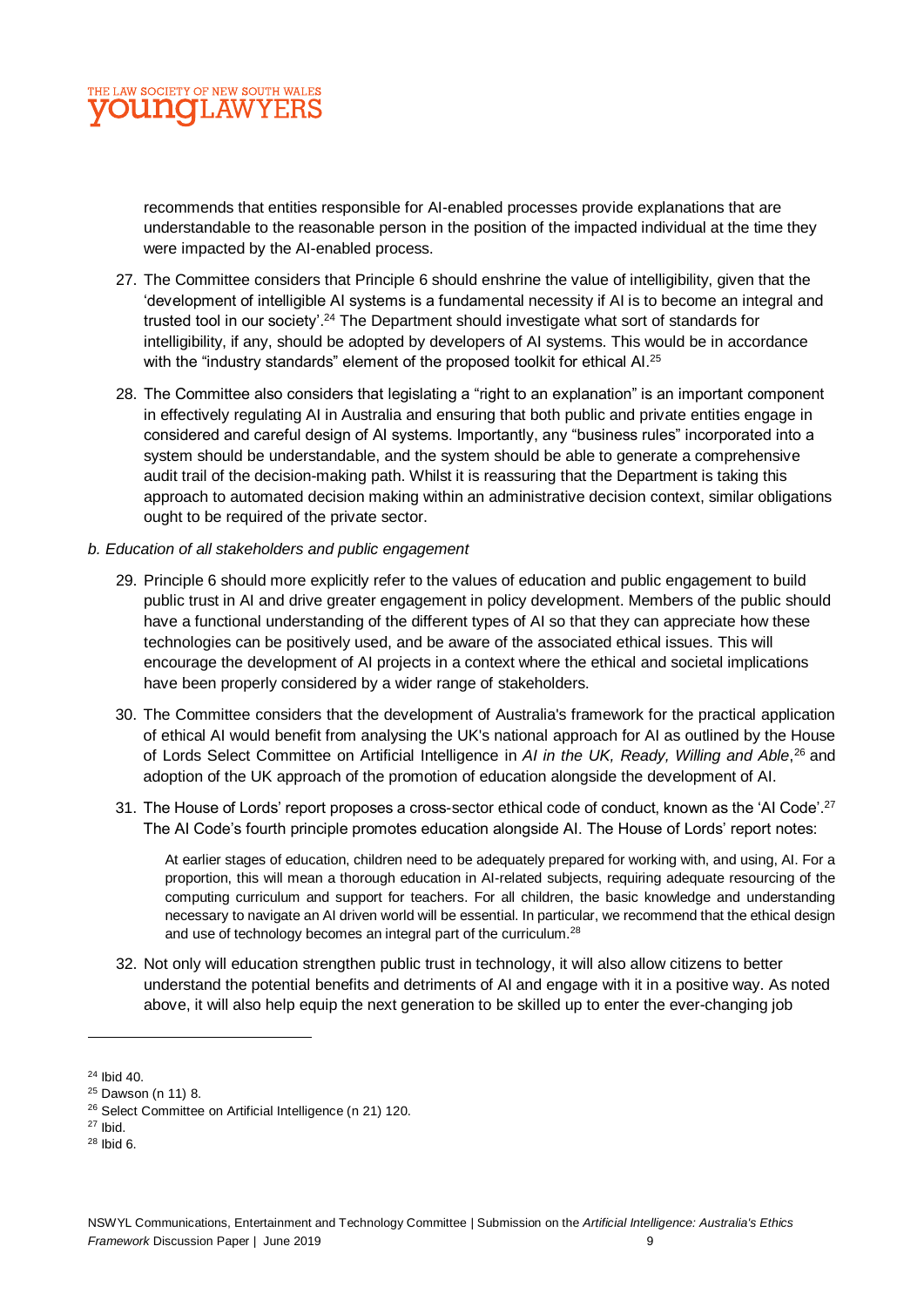

market. The Committee considers education to be a key factor in allowing AI to flourish. By empowering the public to interrogate the intricacies of AI and the associated policy issues, the Department and its partner organisations (from both the public and private sectors) can facilitate a richer policy debate and wider public involvement in the policy process. In turn, the Committee considers that such education would help mitigate the sense of isolation and alienation felt by those members of society who consider themselves "left behind" by technological disruption, which is embodied by AI. Education and considered public engagement are essential to delivering 'AI for a fairer go',<sup>29</sup> not least since these values can unite diverse Australian communities by facilitating an informed understanding of AI and its policy issues.

- 33. Like the UK, the practical application of ethical AI can be implemented within existing regulation in respective sectors in Australia. At this stage, the proposed UK AI ethics framework is a short-term solution, which has the potential to influence future regulation. The UK has suggested that an AIspecific regulation is not appropriate at this stage.
- 34. While the Committee considers that it is a matter for the Department to determine what precise form this education and public engagement should take, it recommends that, as a minimum, this include:
	- a. a greater focus on STEM subjects in school and university, including the ethical issues of computing and its applications; and
	- b. a greater emphasis on digital literacy and the use of data across society.

## **Missing Principle: Information Security**

- 35. The Committee considers that the core principle of "information security" should be included given its importance in generating public trust. Information security, alongside cyber resilience, encompasses the protection of information against unauthorised access and use.<sup>30</sup> and the ability to withstand and recover from cyber-attacks.<sup>31</sup>
- 36. Despite its intersection with Principle 3 and Principle 4, the Committee considers that this should be a separate principle. Information security risks for all persons, be they public or private, individuals or businesses, continue to grow,<sup>32</sup> necessitating the creation of a dedicated core principle for information security in the AI context.
- 37. This accords with section 2, 'Technical robustness and safety', of the pilot version of the 'Trustworthy AI Assessment List' proposed by the EU's Independent High-Level Expert Group on Artificial Intelligence.<sup>33</sup> Section 2 explicitly calls for relevant actors to consider 'different types and natures of vulnerabilities, such as… cyber-attacks', and considers 'whether security or network problems such as cybersecurity hazards could pose safety risks or damage due to unintentional behaviour of the AI system'.<sup>34</sup> Similarly, the National Science and Technology Council warns that 'AI systems also have

 $29$  Ibid 6.

<sup>30</sup> *Oxford English Dictionary* (online at 2 May 2019) 'information security'.

<sup>31</sup> Australian Securities and Investments Commission, *Cyber Resilience: Health Check* (Report No 429, March 2015) 4-5

<sup>32</sup> See, for example, Suzanne Widup et al, *2018 Verizon Data Breach Investigations Report: 11th Edition* (Research Report, April 2018) 4; Europol, *Internet Organised Crime Threat Assessment* (Report, 2018) 7-9.

<sup>&</sup>lt;sup>33</sup> European Commission Independent High-Level Expert Group on Artificial Intelligence (n 15) 27.

 $34$  Ibid.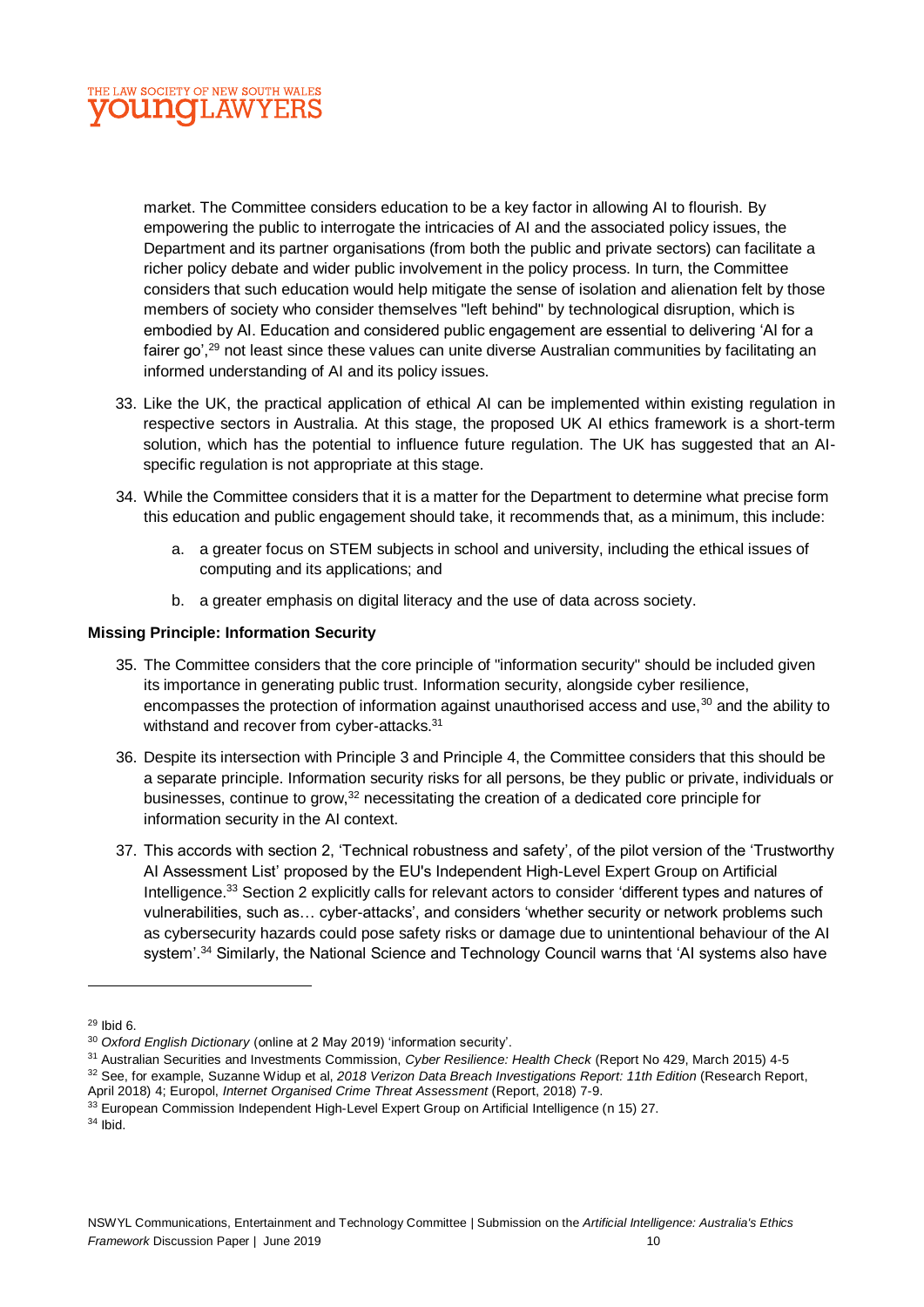

their own cybersecurity needs'.<sup>35</sup> The Pentagon's 2018 AI Strategy includes an increased 'focus on defensive cybersecurity of hardware and software platforms as a precondition for secure uses of AI'.<sup>36</sup>

- 38. The Committee seeks to draw the Department's attention to three potential sources of information security risk in the AI context:
	- a. Disruption of the operation of AI tools by modifying their underlying code in a harmful way;
	- b. Breach of the systems used for training an algorithm to interfere with the training data and "fool" or "game" the algorithm through adversarial examples.<sup>37</sup> Adversarial examples are 'inputs to machine learning models that an attacker has intentionally designed to cause the model to make a mistake';<sup>38</sup> and
	- c. Creation of stimuli to confuse the algorithm (which has been demonstrated recently in relation to autonomous vehicles).<sup>39</sup>

Developers should implement information security controls against adversarial examples, such as adversarial training and defensive distillation.

- 39. The Committee also considers that the public and private sectors should, more generally, recognise the serious information security risks enabled, or otherwise facilitated, by AI before working together to formulate strategy to guard against those risks. The House of Lords Committee raised the issue of AI 'super-charging conventional cyber-attacks, and facilitating an entirely new scale of cyberattack'.<sup>40</sup> Attackers could use AI to better anticipate and subvert information security controls on a larger scale than previously possible. An example is the use of AI to drive spear-phishing attacks, be it in better selecting targets, tailoring the content of the messages that are sent, or more efficiently sending the messages as part of a wider campaign.<sup>41</sup>
- 40. The House of Lords Committee cites a poll from the 2017 Black Hat conference showing that 62% of attendees believed there to be 'a high possibility that AI could be used by hackers for offensive purposes'.<sup>42</sup> The Committee agrees with the view of the House of Lords Committee that 'the potential for well-meaning AI research to be used by others to cause harm is significant', such that researchers and developers 'must be alive to the potential ethical implications of their work'.<sup>43</sup>

<sup>37</sup> Ian Goodfellow et al, 'Attacking Machine Learning with Adversarial Examples', *OpenAI* (Web Page, 24 February 2017) <https://openai.com/blog/adversarial-example-research/>; Select Committee on Artificial Intelligence (n 21) 98-9.  $38$  Ibid.

<sup>40</sup> Select Committee on Artificial Intelligence (n 21) 98.

<sup>35</sup> Committee on Technology, Executive Office of the President, *Preparing for the Future of Artificial Intelligence* (Report, 12 October 2016) 36.

<sup>36</sup> Department of Defense, United States Government, *Summary of the 2018 Department of Defense Artificial Intelligence Strategy: Harnessing AI to Advance Our Security and Prosperity* (12 February 2019) 15.

<sup>39</sup> Goodfellow (n 37), citing Nicolas Papernot et al, *Practical Black-Box Attacks against Machine Learning* (Paper, 19 Mar 2017); Ariel Bogle, 'Hackers Tricked a Tesla, and It's A Sign of Things to Come', *ABC News* (Web Page, 14 April 2019) <https://www.abc.net.au/news/science/2019-04-14/tesla-tencent-study-humans-are-trickable-so-are-computers/10994578>.

<sup>41</sup> Ibid, citing Future of Humanity Institute, Submission No AIC0103, *AI in the UK: Ready, Willing and Able?* (11 October 2017) 3. <sup>42</sup> The Cylance Team, 'Black Hat Attendees See AI as Double-Edged Sword', *ThreatVector* (Blog Post, 1 August 2017), cited in Select Committee on Artificial Intelligence (n 21) 98.

<sup>43</sup> Select Committee on Artificial Intelligence (n 21) 100.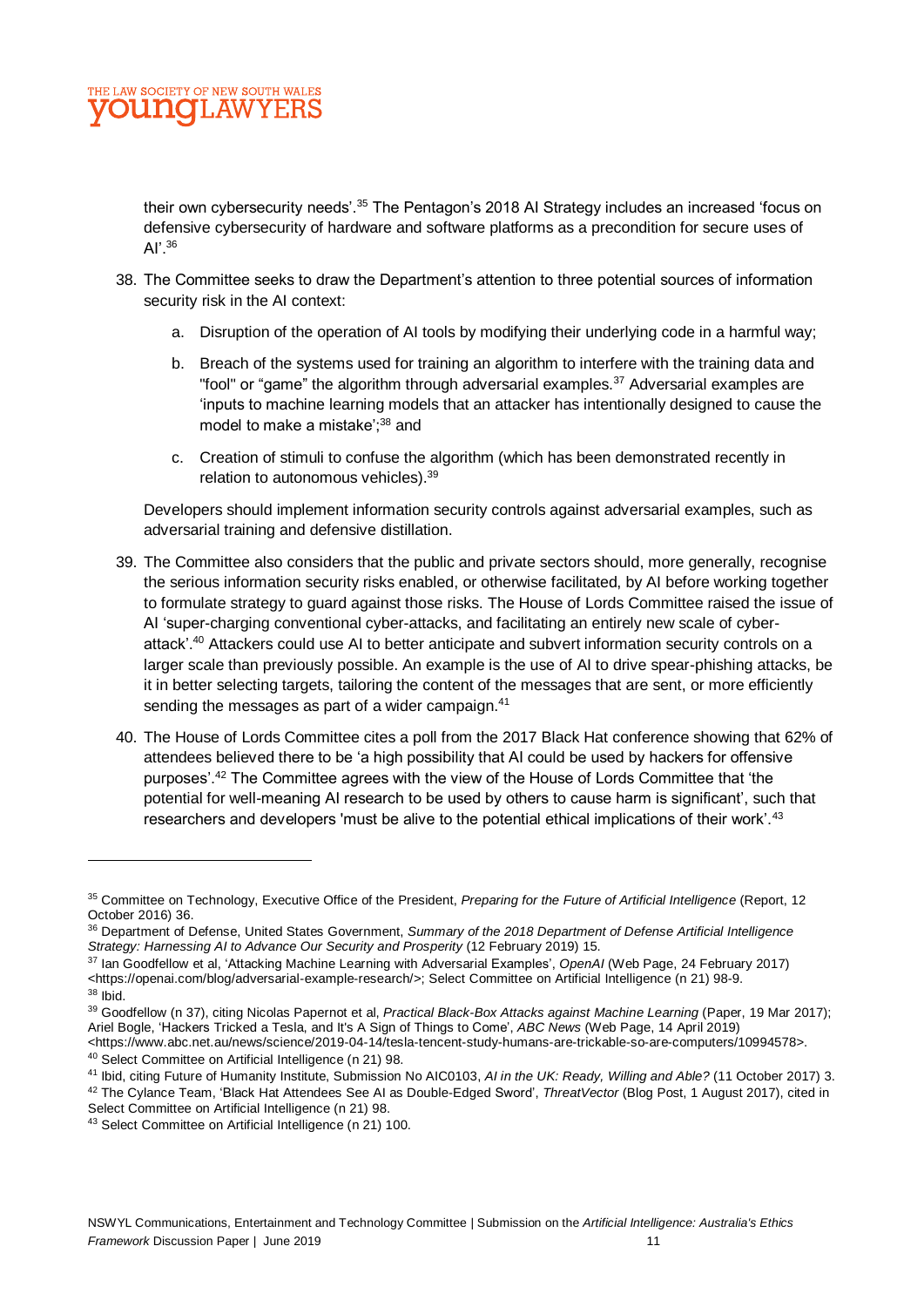

41. The Committee reiterates the need for an AI ethics framework to stress that any AI-enabled information security controls are designed with threats to AI systems in mind, such as adversarial examples, or other interference with the data used to train and operate AI systems that could thwart their detection and prevention of information security risk. Information security teams must implement 'clear processes and mechanisms … by which AI applications carefully vet and sanitise their respective data supply chains', as well as 'mandatory third-party validation of AI systems' to test their effectiveness, particularly if the AI applications are foundational to the overall information security system.<sup>44</sup> Such validation would be synchronous with Tool No 7, 'Mechanisms for monitoring and improvement', of the Discussion Paper's proposed toolkit.

## **Missing Principle: Consistency**

- 42. The Committee submits that "consistency" should be a core principle of an ethical framework for AI. AI systems must align, and be consistent, with community expectations, human values, social norms and customs.
- 43. The Committee recognises the intersection between the proposed core principle of "consistency", and other core principles in the Discussion Paper, including Principle 2: Do no harm, Principle 4: Privacy protection, Principle 5: Fairness, Principle 6: Transparency and explainability, and Principle 8: Accountability. However, the Committee is of the view that these principles do not adequately identify the range of human values that should be taken into consideration when developing and programming AI systems. As such, the Committee considers that the principles put forward in the Discussion Paper could better reflect the values of the Australian public.
- 44. The Committee stresses the need for AI systems to be aligned with community expectations and human values. These values must be critically considered, evaluated and articulated. If utility functions are not specified, AI systems may produce misguided and unintended results.
- 45. The Committee acknowledges that defining our values will be difficult. Although human beings hold many common goals, such as happiness, autonomy, security, knowledge, freedom, opportunities and resources),  $45$  values are subjective in nature and vary across the globe.  $46$  Even within cultures, there are various competing values, such as privacy and security, or values that could be 'formalized in many different ways mathematically or in computer code', such as the notion of fairness.<sup>47</sup>
- 46. In addition to the above, the Committee also recognises that human beings 'make decisions based on any number of contextual factors, including their experiences, memories, upbringing, and cultural norms. These factors allow us to have a fundamental understanding of "right and wrong" in a wide range of contexts'.<sup>48</sup> As AI systems do not have these types of experiences to draw upon,<sup>49</sup> it will be

<sup>44</sup> Ibid 100-1, quoting NCC Group, Submission No AIC0240, *AI in the UK: Ready, Willing and Able?* (20 December 2017) 8. <sup>45</sup> James H Moor, 'Just Consequentialism and Computing' (1999) 1 *Ethics and Information Technology* 65, 66.

<sup>46</sup> Ariel Conn, 'How Do We Align Artificial Intelligence with Human Values', *Future of Life Institute* (3 February 2017) [<https://futureoflife.org/2017/02/03/align-artificial-intelligence-with-human-values/>](https://futureoflife.org/2017/02/03/align-artificial-intelligence-with-human-values/).

<sup>47</sup> Iyad Rahwan, 'Society-in-the-Loop: Programming the Algorithmic Social Contract' (2017) 20(1) *Ethics and Information Technology* 5, 10.

<sup>48</sup> IBM, *Everyday Ethics for Artificial Intelligence: A Practical Guide for Designers & Developers* (September 2018) <https://www.ibm.com/watson/assets/duo/pdf/everydayethics.pdf>.

 $49$  Ibid.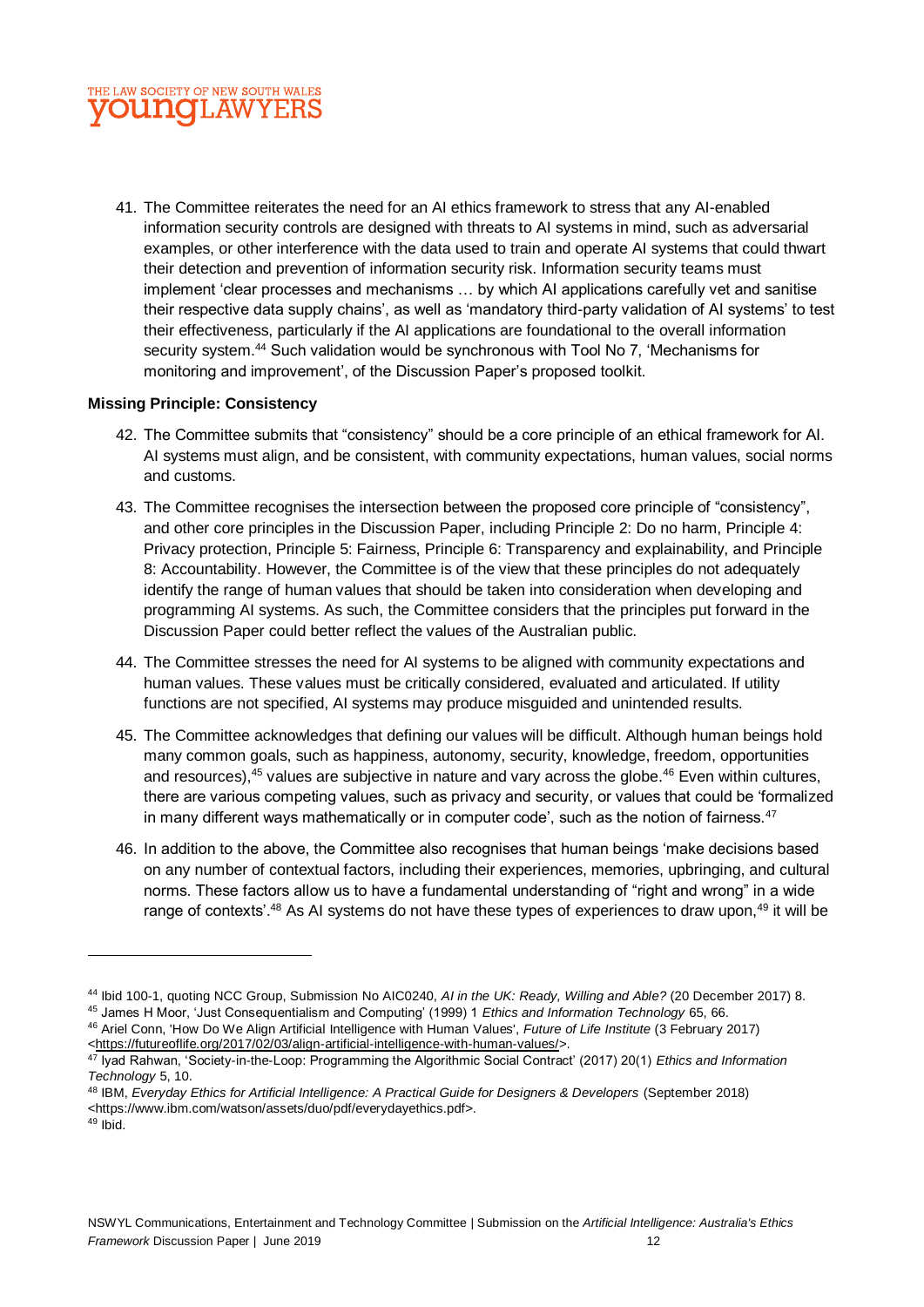

difficult to encode these human values in a programming language.<sup>50</sup> However, notwithstanding the difficulties in defining what "our" values are, and in training AI systems to learn these values, there are mechanisms that can and should be employed in order to ensure that AI systems are consistent with human values.<sup>51</sup>

- 47. The Committee notes that one way of embedding these values into AI systems is through computational narrative intelligence. AI systems 'that can read and understand stories can learn the values held by the culture from which the stories originate'.<sup>52</sup> Organisations, however, should ensure that existing value biases perpetuated by dominant groups are not unconsciously programmed into algorithms. In this vein, AI system developers / designers should consider a value-sensitive design approach, which 'asserts that bias in computer systems pre-exists the system itself'.<sup>53</sup> requiring the examination of a developer's own practices as '[t]his bias manifests during the operation of the systems due to feedback loops and dissonance between the system and our dynamic social and cultural contexts'.<sup>54</sup>
- 48. Values can also be embedded in AI systems through inverse reinforcement learning, which teaches human values through observation, feedback and rewards.<sup>55</sup> This is illustrated, for example, when a robot learns to walk. If the robot takes a large step and falls, this fall is considered negative feedback, and the robot adjusts its actions accordingly by taking a smaller step.<sup>56</sup> This example may be overly simplistic, however, in some instances, AI systems will be able to understand and recognise patterns of common biases.<sup>57</sup>
- 49. In light of the above analysis, the Committee submits that the principle of "consistency" should be a core principle of an ethical framework for AI. The failure of AI systems to be aligned with such values could produce unintended results and create social disruptions, undermining the many benefits that AI systems can and will provide.

## **Missing Principle: Complementarity**

50. The Committee submits that the principle of "complementarity" should be a core principle of the AI ethics framework. Although AI has been defined as a system that works autonomously without explicit guidance from human beings,<sup>58</sup> AI must augment, not replace, 'the perception, cognition, and problemsolving abilities of people'.<sup>59</sup>

<sup>50</sup> Conn (n 46).

 $51$  Ihid.

<sup>52</sup> Mark O Riedl and Brent Harrison, 'Using Stories to Teach Human Values to Artificial Agents', *ScienceDaily* (12 February 2016) <https://www.sciencedaily.com/releases/2016/02/160212200239.htm>.

<sup>53</sup> Whittaker (n 10) 27.

<sup>54</sup> For an example, see the Amazon Candidate Job Case Study: Whittaker (n 10).

<sup>55</sup> Tucker Davey, 'Cognitive Biases and AI Value Alignment: An Interview with Owain Evans', *Future of Life Institute* (8 October 2018) <https://futureoflife.org/2018/10/08/cognitive-biases-ai-value-alignment-owain-evans/>.

<sup>56</sup> Bernard Marr, 'Artificial Intelligence: What's the Difference between Deep Learning and Reinforcement Learning?', *Forbes* (22 October 2018) <https://www.forbes.com/sites/bernardmarr/2018/10/22/artificial-intelligence-whats-the-difference-between-deeplearning-and-reinforcement-learning/#326c2a43271e>.

<sup>57</sup> Davey (n 55).

<sup>58</sup> Dawson (n 11) 14.

<sup>59</sup> 'About Us: Our Work (Thematic Pillars)'*, Partnership on AI* <https://www.partnershiponai.org/about/#pillar-6>.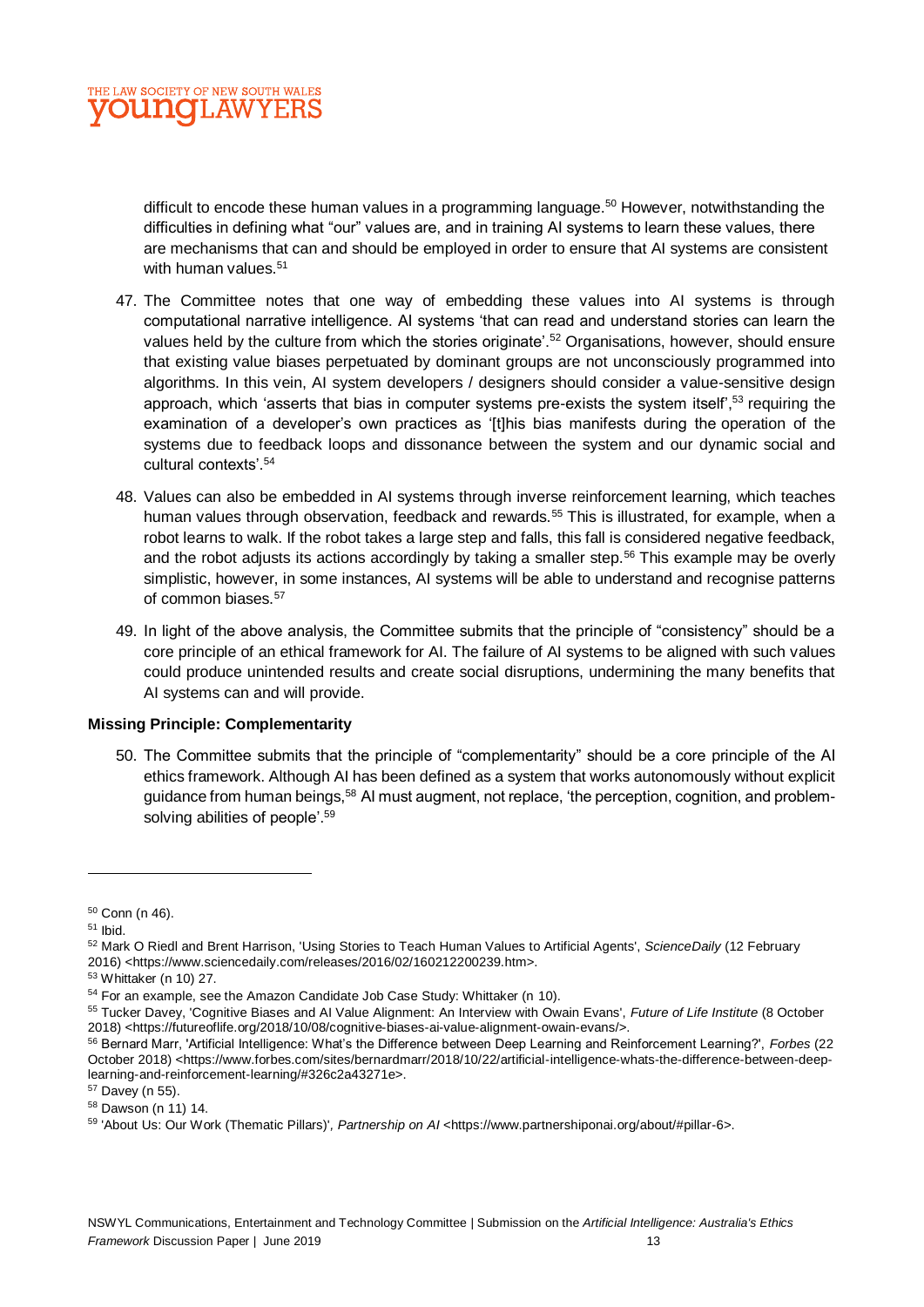

- 51. The Committee agrees that 'machines are better than humans at crunching numbers, memorizing, predicting, and executing precise moves'.<sup>60</sup> AI systems can also integrate and analyse unmanageable amounts of data, <sup>61</sup> and unlike human beings, such technology can work continuously day in and day out.<sup>62</sup> However, as discussed below, the Committee submits that AI must be complementary to human beings because, despite these superior qualities, AI has a number of fundamental limitations.
- 52. Although AI has several superior qualities, the logical, deterministic and analytical nature of AI is incapable of being applied directly to the very 'complex, unpredictable, emergent biological and social systems' that exist in our society. <sup>63</sup> These insights are human in nature, 'not physical or mathematical',<sup>64</sup> and as such, AI systems should not be developed with the aim of replacing human beings altogether but, rather, should be developed with the aim of augmenting our human abilities.
- 53. In light of the comparative advantages of human beings and AI, the Committee stresses the importance of AI being used in collaboration with, and to complement, human beings.
- 54. AI systems should 'provide access to real-time information; collect, curate, process and analyse data; and analyse sentiments and represent diverse interpretations'.<sup>65</sup> In this sense, the Committee agrees that new career pathways must be created for those who perform tasks that are being replaced by AI systems (this displacement is discussed further in question 4 below).<sup>66</sup>
- 55. As human beings and AI have different strengths and capabilities, each should be used collaboratively in order to compensate for the limitations of the other. This idea was highlighted in an empirical study that detected cancer. In this study, AI systems had a 7.5% error rate, and pathologists had a 3.5% error rate.<sup>67</sup> However, when combined, the error rate was drastically reduced to 0.5%.<sup>68</sup> These results suggest that the relationship between human beings and AI should be one of synergy and symbiosis, as the interaction between the two produces a combined effect greater than the sum of their separate parts.
- 56. Accordingly, the Committee submits that the principle of "complementarity" should be added to the Department's ethical framework for AI. As many insights are human in nature, rather than physical or mathematical, AI systems should not replace human beings altogether but should be used to augment our perception, cognition and problem-solving abilities.

<sup>&</sup>lt;sup>60</sup> Amit M Joshi and Maude Lavanchy, 'Data Analytics & Artificial Intelligence: What it means for your Business and Society', *IMD* (April 2018) <https://www.imd.org/research-knowledge/articles/artificial-intelligence-real-world-impact-on-business-andsociety/>.

<sup>&</sup>lt;sup>61</sup> Mohammad Hossein Jarrahi, 'Artificial Intelligence and the Future of Work: Human-AI Symbiosis in Organizational Decision Making' (2018) 61(4) *Business Horizons* 577.

<sup>62</sup> John O McGinnis and Russell G Pearce, 'The Great Disruption: How Machine Intelligence will Transform the Role of Lawyers in the Delivery of Legal Services' (2014) 82(6) *Fordham Law Review* 3041, 3041.

<sup>63</sup> Rick Robinson, '11 Reasons Computers Can't Understand or Solve Our Problems without Human Judgement', *The Urban Technologist* (7 September 2014) <https://theurbantechnologist.com/2014/09/07/11-reasons-computers-cant-understand-orsolve-our-problems-without-human-judgement/>.

 $64$  Ibid.

<sup>65</sup> Jarrahi (n 61).

<sup>66</sup> Dawson (n 11) 7.

<sup>67</sup> Dayong Wang et al, *Deep Learning Identifying Metastatic Breast Cancer* (18 June 2016)

<sup>&</sup>lt;https://arxiv.org/pdf/1606.05718.pdf>.

 $68$  Ibid.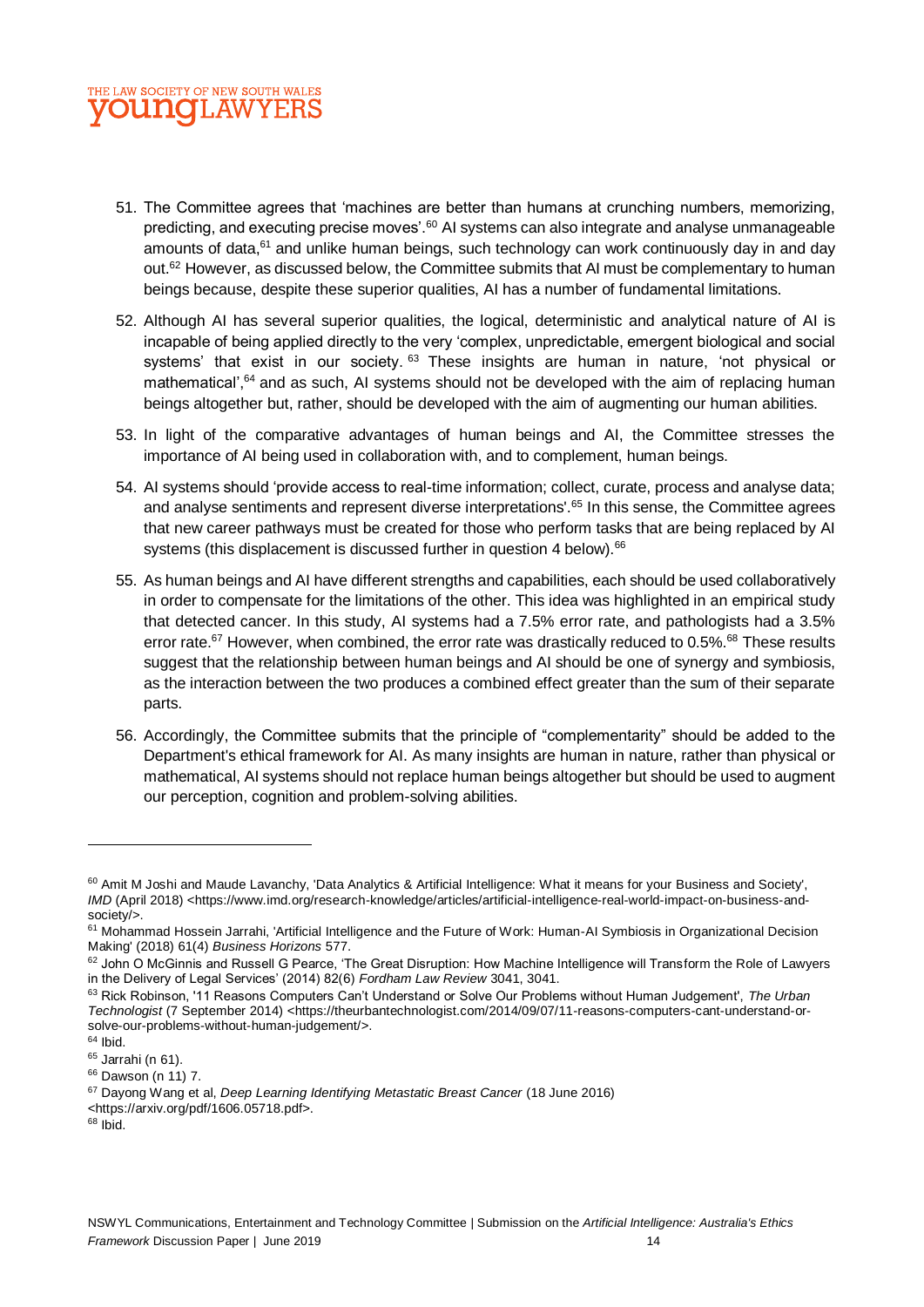

## **Missing Principle: Diversity and Inclusion**

57. The Committee considers that "diversity and inclusion" should be added to the principles proposed in the Discussion Paper. Although Principle 1 seeks to 'generate benefits for people that are greater than the costs',<sup>69</sup> and Principles 5 states that '[t]he development or use of the AI system must not result in unfair discrimination against individuals, communities or groups',  $70$  explicitly promoting the development and use of AI systems to strive for diversity and inclusion is essential to the design of an AI ethics framework:

In a world marked by inequality, artificial intelligence should not end up reinforcing the problems of exclusion and the concentration of wealth and resources. With regards to AI, a policy of inclusion should thus fulfill a dual objective: ensuring that the development of this technology does not contribute to an increase in social and economic inequality; and using AI to help genuinely reduce these problems. Rather than undermining our individual paths in life and our welfare systems, AI's first priority should be to help promote our fundamental human rights, enhance social relations and reinforce solidarity. Diversity should also figure within these priorities.<sup>71</sup>

- 58. Principle 5 appears to meet the first of these objectives, but Principle 1 is unclear in the benefits it seeks to provide, as well as for whom the AI system must generate benefits.<sup>72</sup> The value of "inclusion" would complement Principle 5 to fulfil the second objective of using AI to genuinely reduce social and economic inequality by countering exclusion, and enabling every person to participate and make a meaningful contribution.<sup>73</sup> The Microsoft AI principles reflect this by stating that 'AI systems should treat all people fairly', and that 'AI systems should empower everyone and engage people'.<sup>74</sup>
- 59. Employing both Principle 5 and a principle of "diversity and inclusion" would mirror the aims of substantive equality, as reflected in the special measures, reasonable accommodation and affirmative action provisions in anti-discrimination legislation.<sup>75</sup>
- 60. Principle 5 addresses the procedure for developing AI systems, whereas diversity and inclusion aims to achieve egalitarian outcomes.<sup>76</sup> The goal should be to achieve these outcomes in both the effect of the AI system, and its environment, as '[p]atterns of cultural discrimination are often embedded in AI systems in complex and meaningful ways'.<sup>77</sup> CognitionX states that:

Any prejudices and inequalities we have as a society can end up coded into our systems. One of the reliable ways we know can mitigate this risk is to have more diverse development teams in terms of specialisms, identities and experience. Particularly regarding gender, this is a huge challenge; few young women take up technology subjects and careers; just 16% of the graduates in computer studies are women and the figure is

<sup>69</sup> Dawson (n 11) 6.

 $70$  Ibid.

<sup>71</sup> Cédric Villani, *For a Meaningful Artificial Intelligence: Towards a French and European Strategy* (Report, 8 March 2018) 7. <sup>72</sup> Dawson (n 11) 6.

<sup>&</sup>lt;sup>73</sup> Villani (n 71) 7; Gilian Triggs, 'Social Inclusion and Human Rights in Australia' (Speech, Chain Reaction Foundation Breakfast Café, Sydney, 20 August 2013).

<sup>74</sup> 'Microsoft AI principles', *Microsoft* (Web Page, 2019) <https://www.microsoft.com/en-us/ai/our-approach-to-ai>.

<sup>75</sup> See, for example, *Equal Opportunity Act 2010* (Vic) s 12(1); *Disability Discrimination Act 1992* (Cth) s 5(2)(a); *Affirmative Action (Equal Opportunity for Women) Act 1986* (Cth).

<sup>76</sup> Hugh Collins, 'Discrimination, Equality and Social Inclusion' (2003) 66 *Modern Law Review* 16, 17.

<sup>77</sup> Whittaker (n 10) 39.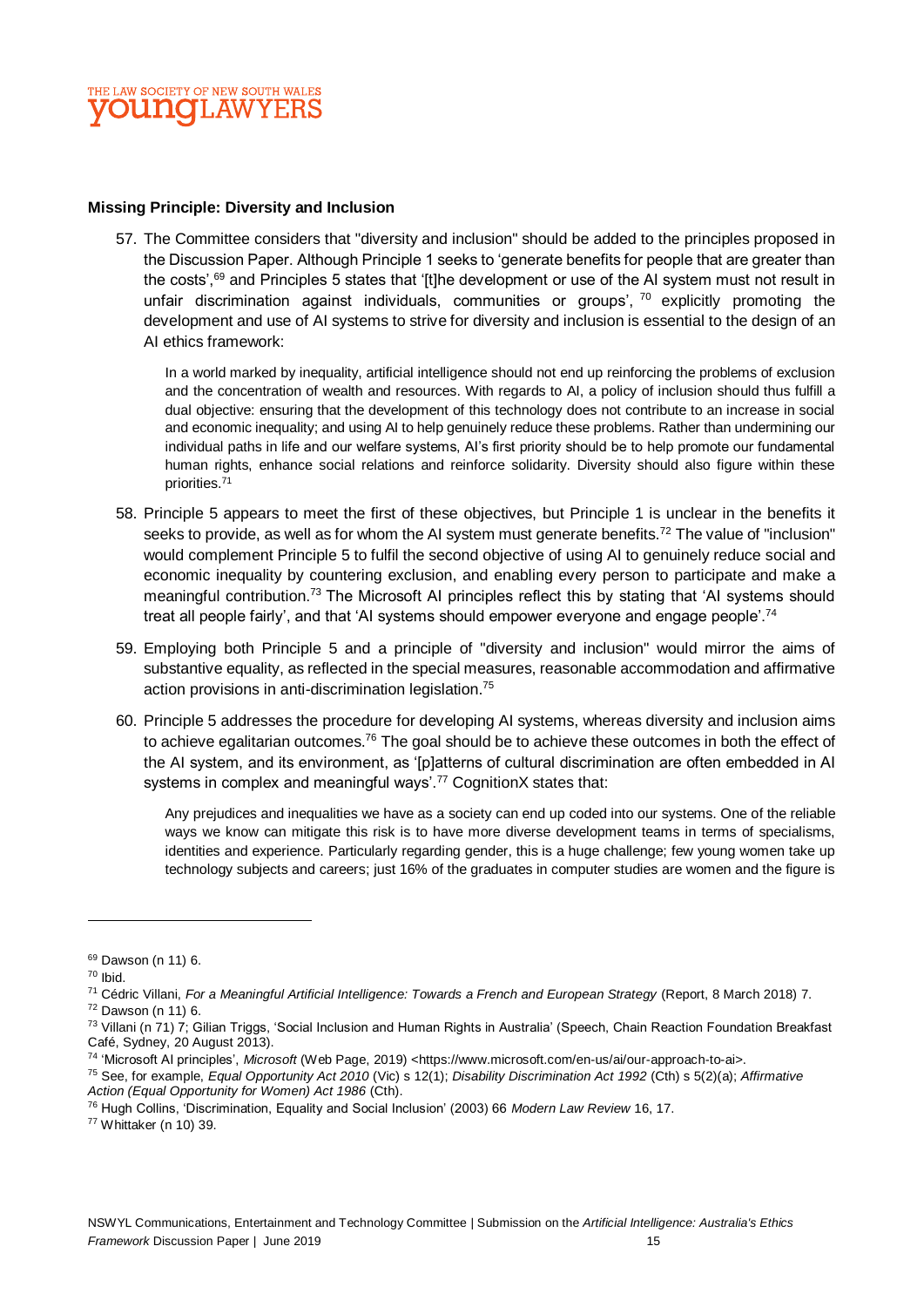

 $\overline{a}$ 

14% for engineering and technology. Nearly all of the 200-plus senior women in tech who responded to a recent survey had experienced sexist interactions.<sup>78</sup>

- 61. Actions that further diversity and inclusion outside of AI design and development should be encouraged to target inequalities that may become embedded as bias in the AI system. An example of diversity and inclusion in practice are the 'more tangible steps to promote inclusion and diversity' taken by NeurlPS to their conference in response to feedback.<sup>79</sup>
- 62. Similar actions would be encouraged and promoted in the AI context through the addition of "diversity and inclusion" as a core principle in the AI ethics framework.

<sup>78</sup> CognitionX, 'CognitionX - Written evidence (AIC0022)', *House of Lords Select Committee on Artificial Intelligence* (5 September 2017), [8.7].

<sup>79</sup> Neural Information Processing Systems, 'NIPS Name Change', *News Releases* (Web Page, October 2017) <https://nips.cc/Conferences/2018/News?article=2110>.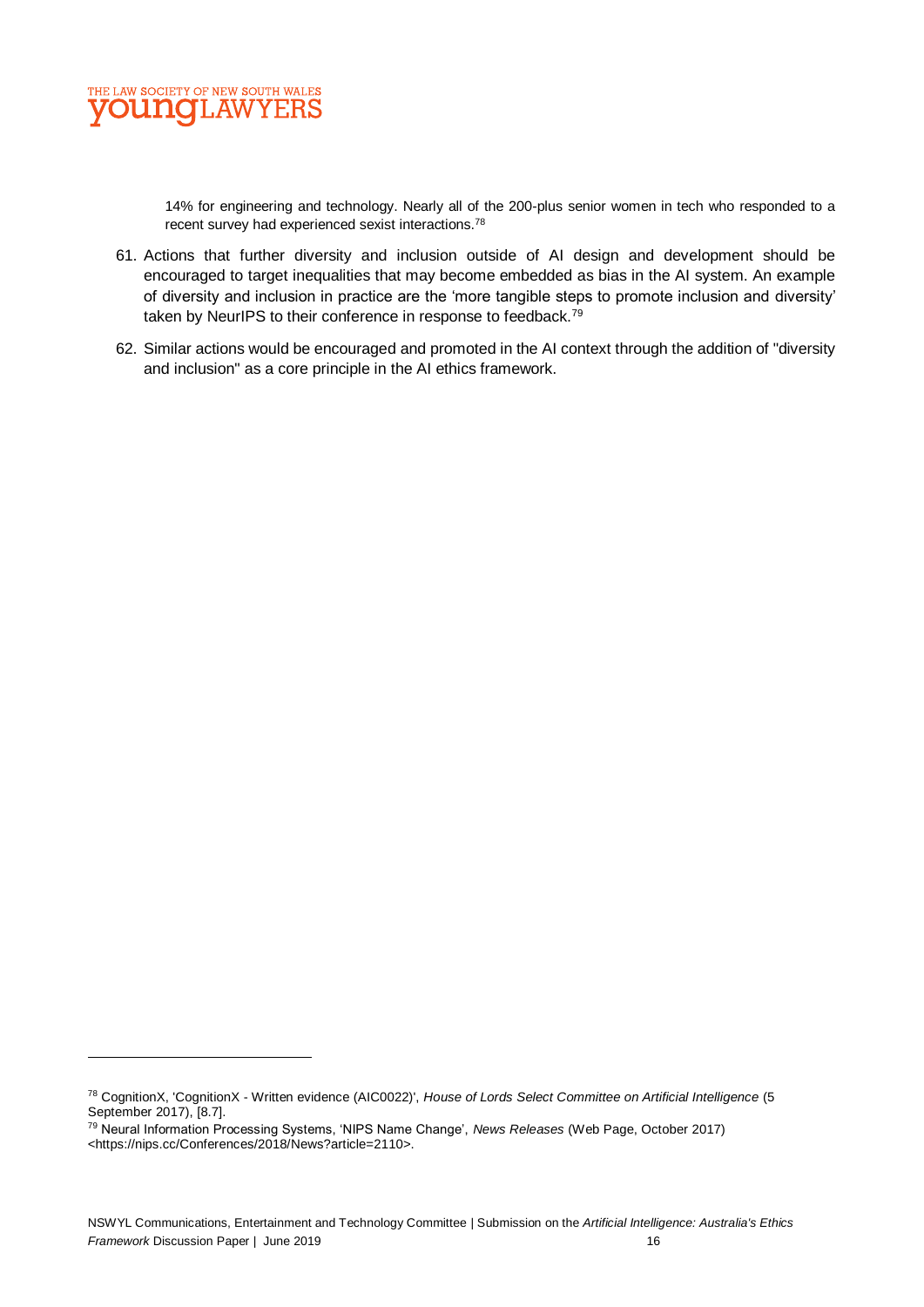

## **Question 4: Would the proposed tools enable you or your organisation to implement the core principles for ethical AI?**

- 63. In responding to this question, the Committee has focused on:
	- a. **Ethical Toolkit Item 8**: In addressing this question the Committee has looked at recourse mechanisms from two perspectives:
		- i. Recourse mechanisms and civil liability: If there is an issue with AI  $/$  the use of AI who is ultimately accountable / who do the aggrieved approach for remedies.
		- ii. Recourse mechanisms and broad industry outcomes: Recourse mechanisms for workers who have been displaced by developments in AI.
	- b. **Ethical Toolkit Items 2, 3 and 9**: In addressing these questions, the Committee has looked at ways to help ensure that the use of any AI systems adhere to ethical principles, Australian policies and legislation and strike a balance between managing risk and encouraging innovation. The Committee also addresses the need for consultation and for any approach to be consistent with human rights principles.

## **a. Ethical Toolkit Item 8**

## **i. Recourse mechanisms and civil liability**

- 64. The Committee submits that questions of ethics should not be considered without contemplating and determining key questions of law, and, in particular, where rights and liabilities fall in the AI space.
- 65. The Committee considers there to be two broad types of AI:
	- a. Supervised Algorithms: Where the AI learns to predict the target through the inputs, which are pre-determined by a human, and through the correction of the outputs, which are also completed by a human. The learning stops when a human decides that the algorithm has identified the target a sufficient number of times and, hence, the level of the AI algorithm's performance is deemed acceptable.<sup>80</sup>
	- b. Unsupervised Algorithms: Where AI learns to predict the target through the inputs, and the model, which are pre-determined by a human. However, a human has no ability to supervise how the algorithms learn from the model. The algorithms discover and present the structure in the data by relying on their own observations. $81$ .
- 66. In understanding and assessing the liability regimes applicable to an AI product, we consider that the extent of the interaction between the human and the AI algorithm will be a fundamental consideration.

## *AI and personhood*

67. In order to impose any liability there must be a wrongdoer, whether it is a natural person or an entity that is legally considered to be a person, and deemed to have personhood. Philosopher Charles Taylor

<sup>80</sup> Jason Brownlee, 'Supervised and Unsupervised Machine Learning Algorithms', Machine Learning Mastery (Web Page, 16 March 2016) [<https://machinelearningmastery.com/supervised-and-unsupervised-machine-learning-algorithms/>](https://machinelearningmastery.com/supervised-and-unsupervised-machine-learning-algorithms/).  $81$  lbid.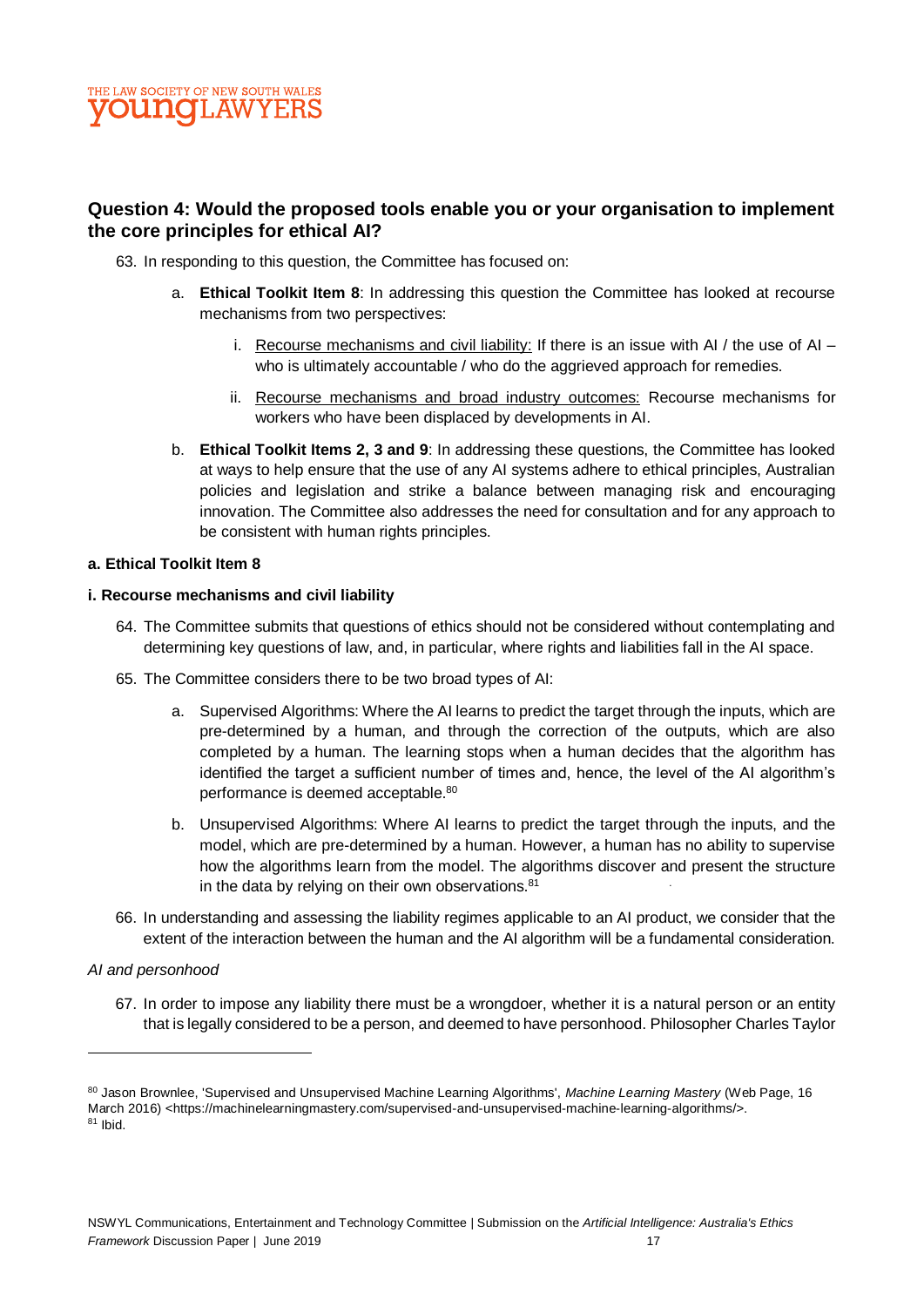

noted that, from the "naturalist" epistemological tradition, the term "personhood" may refer to any human (or [non-human\)](https://en.wikipedia.org/wiki/Non_human) [agent](https://en.wikipedia.org/wiki/Agency_(philosophy)) who: (1) possesses continuous [consciousness](https://en.wikipedia.org/wiki/Consciousness) over time; and (2) is therefore capable of framing representations about the world, formulating plans and acting on them.<sup>82</sup>

- 68. In general, currently, it is not controversial that AI algorithms do not possess a level of consciousness or ability to frame representations about the world the same as human beings. As a result, current AI algorithms, however sophisticated, cannot be seen as having "natural" personhood and, therefore, cannot be liable directly for their decisions or actions.
- 69. Current case law does not address the issue of liability for the actions of AI products. However in the administrative law space in the case of *Pintarich v Deputy Commissioner of Taxation* [2018] FCAFC 79, the majority of the Full Court dismissed the appeal, agreeing with the decision of the Primary Judge that a computer-generated letter was not evidence of a "decision" of an authorised decision-maker at the ATO. This is because the Court concluded that both limbs of the test needed to be fulfilled; so while there was an "objective manifestation of the conclusion" (the letter), there was no 'mental process of reaching a conclusion'.<sup>83</sup> Accordingly, in this case, the Court held that no decision was made and the Deputy Commissioner was not bound to what was conveyed by the computer-generated letter. The Court noted the potential for this to cause administrative uncertainty<sup>84</sup>. Special leave to the High Court was refused.
- 70. The implications of this case are yet to be fully recognised. It does raise questions and considerations that will need to be addressed in the future. For example, will an algorithm be able to make binding decisions? Will shareholders and humans be considered as "shareholders" of algorithms? Or developers of algorithms as their directors? With the emergence of technology, these questions of law may need to be more thoroughly examined in the future.

## *Other Considerations*

- 71. Agency: In determining potential questions of liability, it will be important to consider the applicability of the agency doctrine to AI algorithms. The attempt to attribute the agency relationship to AI algorithms and their owners, users, or designers reveals a multitude of issues, including:
	- a. If the AI algorithm is an agent, can liability be attributed to the principal for AI's conduct (and does this change depending on the supervised or unsupervised nature of the AI product)?
	- b. Can the principal be found negligent in creating, selecting, controlling or supervising the AI algorithm (and does this change depending on the supervised or unsupervised nature of the AI product)?
	- c. To what extent can the principal communicate the authority to the AI algorithm and be sure that the authority is understood (especially, in the case of the unsupervised AI algorithms)?
	- d. Can a principal be held vicariously liable for the actions of the AI algorithm?

<sup>82</sup> Charles Taylor, 'The Concept of a Person' in *Volume 1: Human Agency and Language: Philosophical Papers* (Cambridge University Press, 1985) 97 – 114.

<sup>83</sup> *Pintarich v Deputy Commissioner of Taxation* [2018] FCAFC 79 [140].

 $$^{84}$  Ibid [152].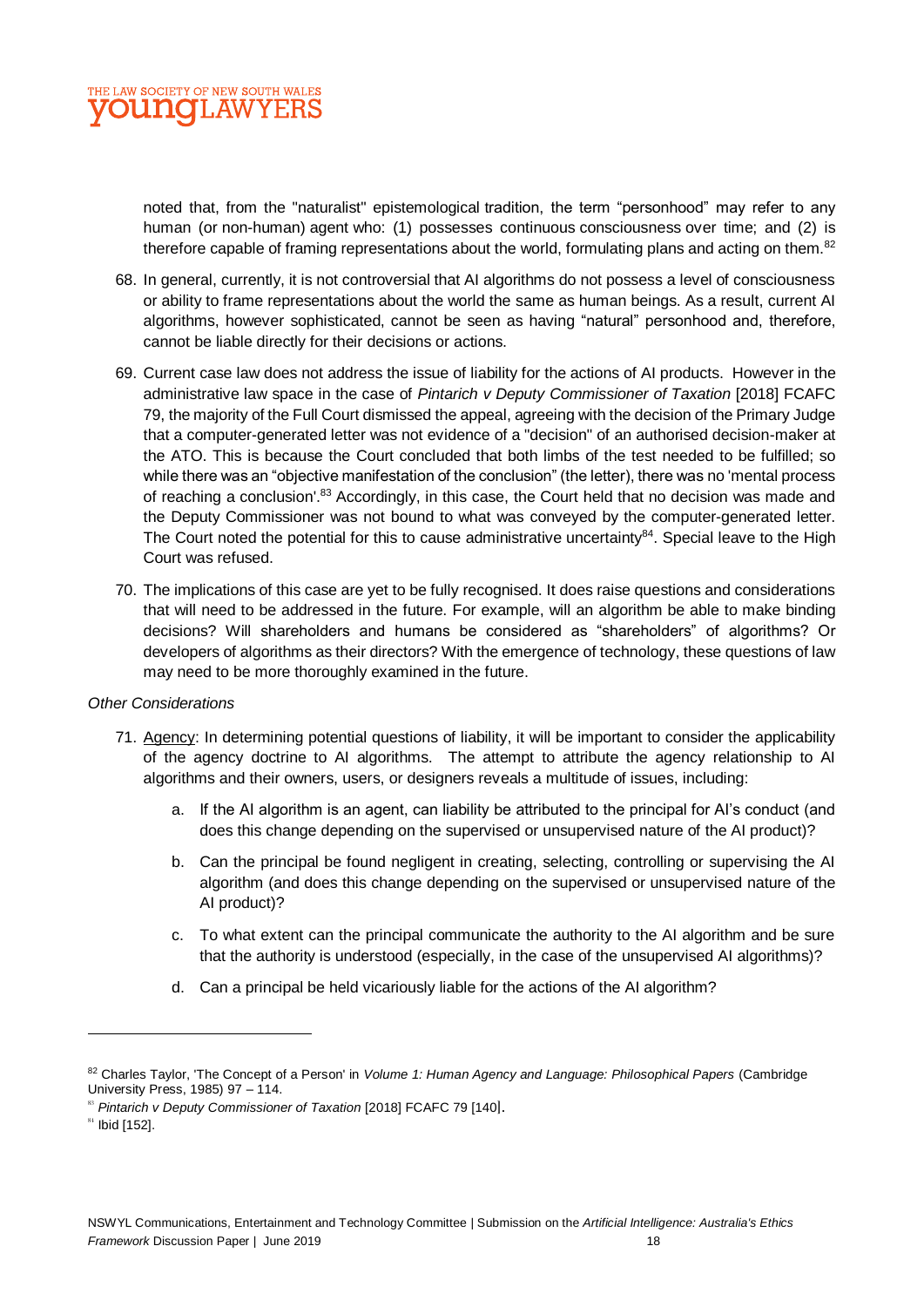

- 72. Foreseeability: In circumstances where humans program an unsupervised AI algorithm, which is designed to act in an unforeseeable way, could or should liability be attributed to the human designer if there is an issue? Theoretically, there is no causation between the breach of a duty of care by a human, and the harm caused by that breach. However, consumer expectations dictate that if there is an issue, there should be someone held accountable and from whom to seek a remedy. This case would be different if the initial inputs or the model were "faulty", or identified as a "safety defect" – in both these cases the liability and remedy is governed under the Australian Consumer Law.<sup>85</sup> This is a complex and novel category of duty of care. Further consideration may need to be given as to whether a degree of oversight is required (and the subsequent liability implications of this).
- 73. Striking a balance: While it will be important to have clear regimes in place to hold parties accountable in the unfortunate circumstance of an issue, it will also be important to have a regime that continues to promote innovation – otherwise, this could cause an "AI winter", $86$  meaning it may reduce interest from developers and investors in unsupervised algorithms, which will impede important technical advancements, and potentially reduce Australia's ability to compete on a world stage.

## **ii. Recourse mechanisms and broad industry outcomes**

- 74. The Committee considers that the "recourse mechanisms" should consider individualised justice for those who may be negatively impacted by the use of AI-enabled processes in their industry. This should include engagement with specific individuals who will lose their jobs by being "replaced" with AI-enabled processes. This engagement could include creating a system of compensation by way of finance, or the provision of upskilling.
- 75. Scope of Potential displacement of workers: The Committee makes this recommendation in light of the way the broader economy is likely to be transformed by AI technologies. The encroachment of AI into particular industries has the ability to trigger a 'move from declining occupations to growing and, in some cases, new occupations'.<sup>87</sup> The McKinsey Global Institute (**McKinsey**) suggests that up to 14% of the global workforce will have to switch occupations,<sup>88</sup> and found that roughly half of the activities across 800 occupations could be automated.<sup>89</sup> This will disproportionately affect 'physical activities in predictable, structured environments, [and] data collection and processing'.<sup>90</sup> The same research found that up to 30% of the global workforce could be 'displaced by automation in the period 2016-30'.<sup>91</sup>
- 76. Upskilling: Any proposed recourse mechanism should work harmoniously with government strategies to address dislocation and, ideally create a mechanism to mitigate the effects of, 'significant workplace transitions'.<sup>92</sup> Such programs (government or industry funded) might include provision for helping

 $92$  Ibid 1.

<sup>85</sup> *Competition and Consumer Act 2010* (Cth) sch 2.

<sup>86</sup> Neil Mehta, and Murthy V Devarakonda, 'Machine Learning, Natural Language Programming, and Electronic Health Records: The Next Step in the Artificial Intelligence Journey?' (2018) 141 (6) *The Journal of Allergy and Clinical Immunology* 2019, 2019. <sup>87</sup> McKinsey Global Institute, *AI, Automation, and the Future of Work: Ten Things to Solve for* (Briefing Note, June 2018) 1.

<sup>88</sup> Ibid.

<sup>89</sup> Ibid 2.  $90$  Ibid.

<sup>91</sup> Ibid 3.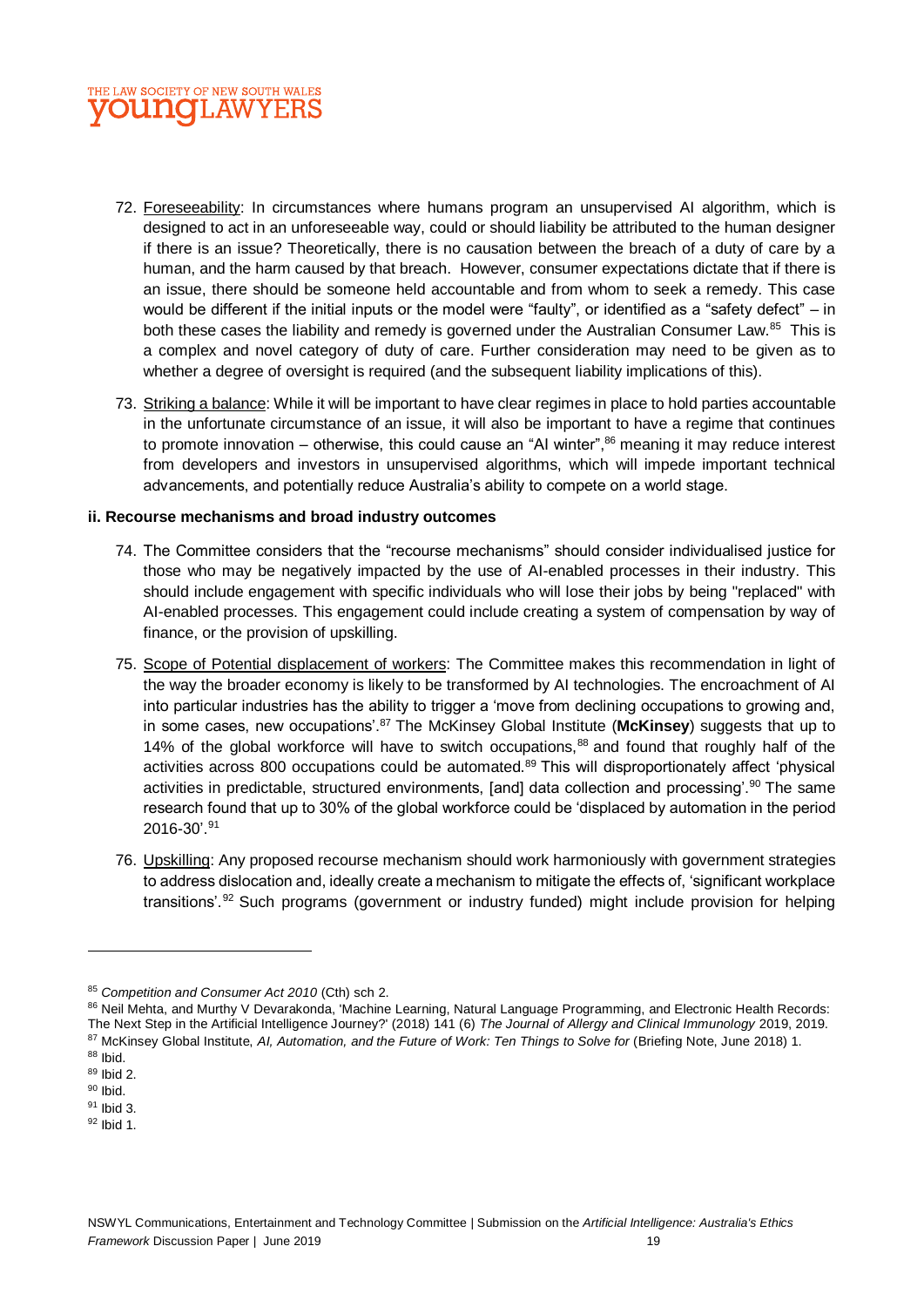

workers acquire new skills, such as programming, and adapt to work alongside machines in certain occupations.<sup>93</sup>

- 77. Compensation considerations: A more recognisable approach to compensation or welfare would rely on payment or income stream to restore individuals and their families to their economic position prior to industrial disruption by AI. Long term, however, there is an imperative for industries and governments to acknowledge reskilling in future policy design. The World Economic Forum states that 'by 2022, no less than 54% of all employees will require significant re-skilling and upskilling. Of these, about 35% are expected to require additional training of up to six months, 9% will require reskilling lasting six to 12 months, while 10% will require additional skills training of more than a year'.<sup>94</sup>
- 78. The Committee suggests that the Department, in consultation with private and industry bodies, and the Productivity Commission, identify areas of employment and industry sectors in which human personnel are likely to be replaced with AI-enabled processes. A report such as this would allow the Department, and the affected industries, to formulate strategies for re-skilling and/or potential compensation avenues (including engaging in presumably contentious debates on how much financial burden (if any) should be borne by employers, and what role the government could / should play). The Committee also acknowledges that a balance needs to be struck here to ensure businesses are not disincentivised to adopt new technologies that may help efficiencies.
- 79. Other considerations for the Department: The Committee recognises the Australian Government's experience with structural changes in the labour market due to technological innovation. As part of this recourse mechanism, apart from industrial changes, government sectors may need to plan for the real potential that 'occupational mix shifts', encouraged by AI and automation, will exacerbate income inequality. It is predicted that there will be significant demand for 'high-skill medical and tech or other professionals', which are typically high-wage jobs, and a decline in demand for human personnel in automatable work.<sup>95</sup> However, whilst McKinsey expects the demand for many jobs will increase, including for teachers and nursing aides, those jobs typically have lower wage structures. $96$  This creates a risk 'that automation could exacerbate wage polarization, income inequality, and the lack of income advancement … stoking social, and political tensions'.<sup>97</sup>
- 80. The Committee recommends flexibility in any policy approach regarding potentially compensating affected individuals under the recourse mechanisms of the future, given the 'large uncertainties about the likely new technologies and their precise relationship to tasks', which makes it 'difficult to make precise predictions as to which jobs will see a fall in demand and the scale of new job creation'.<sup>98</sup>

## **b. Ethical Toolkits Items 2, 3 and 9: Considerations underlying AI regulation and risk management**

81. In order to ensure that the use of AI systems adheres to ethical principles and Australian policies and legislation, as well as to help classify and manage risk, the Committee submits that the Department

 $93$  Ibid.

<sup>94</sup> Till Alexander Leopold, Vesselina Ratcheva and Saadia Zahidi, *The Future of Jobs Report: 2018* (World Economic Forum, Insight Report, 20 July 2018) ix.

<sup>95</sup> McKinsey Global Institute (n 87) 3.

<sup>96</sup> Ibid.

 $97$  Ibid.

<sup>98</sup> British Academy for the Humanities and Social Sciences and the Royal Society, *The Impact of Artificial Intelligence on Work* (Report, 11 September 2018) 4.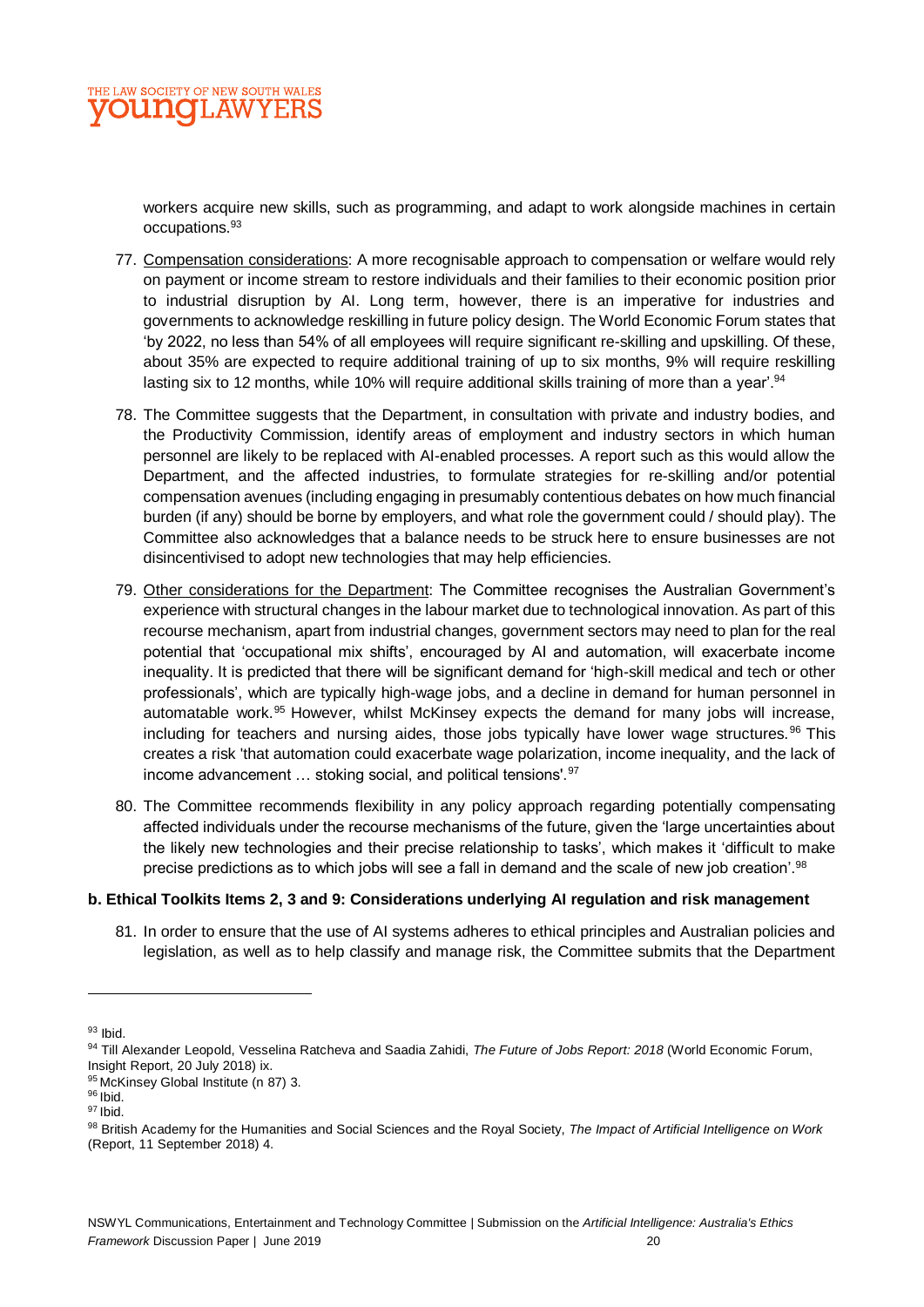

should consider the creation of a regulatory and government agency (the **AI Regulator**) as a central advisory body with a high level of expertise in AI-related technologies. If appropriate, the Department may consider increasing the mandate of an existing agency if appropriate.

- 82. At a minimum, the AI Regulator should consider:
	- a. analysis and recommendations regarding desirable legislation for AI-related technologies;
	- b. assistance to other Australian government bodies and organisations in compliance with ethical and legal policies and regulations; and
	- c. risk assessment of the AI products.
- 83. Consultation with relevant parties and key stakeholders in developing these policies and procedures is also paramount.

## *Considerations for identification of risk*

- 84. The Committee proposes that the assessment of the potential risks posed by AI-related technology could be undertaken in two stages: self-assessment, and then authorisation from the AI Regulator. This approach is based on the authorisation process used by the ACCC in assessing applications for merger and non-merger authorisation under the *Competition and Consumer Act 2010* (Cth).
- 85. Self-Assessment: The developer of the AI-product would need to identify the potential risks posed by their AI-product and assess the seriousness of those risks against legal and ethical criteria, including the algorithm's accuracy, unwanted algorithmic bias, algorithmic fairness and discriminatory attitudes. The developer would also need to assess whether the AI-product could pose a risk (i.e. consideration of 'unknown unknowns').
- 86. The regulator would need to determine whether this self-assessment could be conducted with the aid of computer programs specialising in reviewing and assessing AI-products, such as IBM's 'AI Fairness 360'. Consideration may be given to creating a 'white list' of computer programs vetted by the regulator that could assist with this task. This would also assist in providing consistency across the board.
- 87. Seeking Authorisation from the Regulator: If the potential risks were sufficiently high (according to a threshold developed by the AI Regulator), or identified as unknown unknowns, the developer would need to seek *authorisation* for their AI-product. The AI Regulator would assess the potential risks, benefits and detriments to the public, and whether the benefits would outweigh the risks. As noted below, it would be beneficial if the other stakeholders, and the public in general, were involved in the review process through public consultation (where appropriate).
- 88. The Department may consider that the authorisation process should be open and transparent. For example, through maintaining a public registry of all authorisation applications. This should be subject to exceptions, for example, the maintenance of privileged and confidential material, and maintaining the confidentiality of potential patent applications or trade secrets.
- 89. Striking the right balance: The degree of regulation will need to be carefully considered in order to manage risk, and not unduly stifle creativity and innovation.

*Developing consultation: aligning the consultation process with human rights*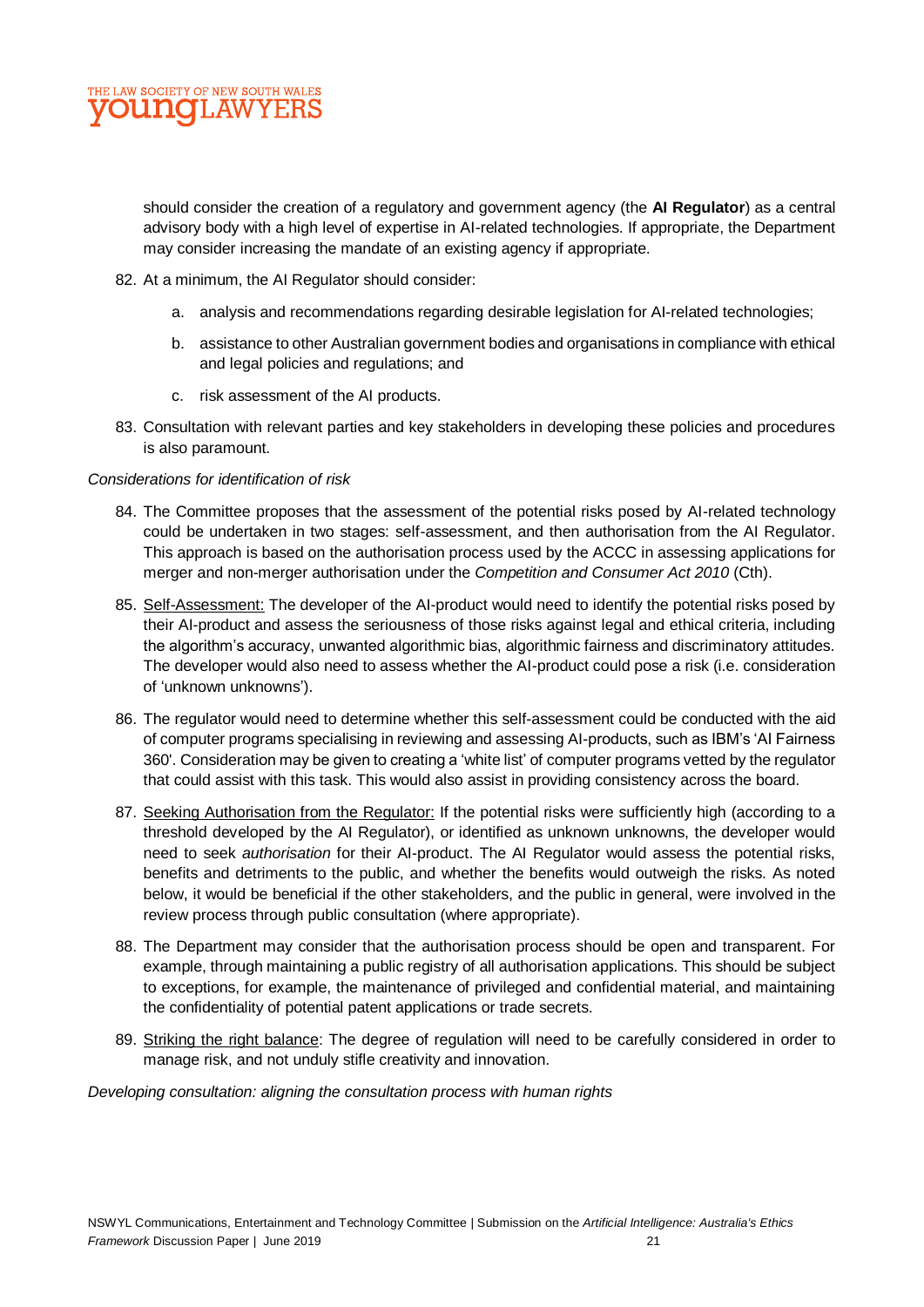

- 90. The Committee considers that a broad approach to consultation would be more closely aligned with Principle 5 of the Discussion Paper by recognising the interests of both direct and indirect stakeholders, as well as establishing accordance with human rights obligations.
- 91. The Committee proposes that the AHRC should be empowered to provide public and community consultation functions to enable a broad range of key stakeholders – determined by the AHRC – to participate in a public consultation process in relation to human rights and AI technology. In relation to their functions under a Human Rights Act, the AHRC states:

The Commission's current statutory functions include promoting understanding, acceptance and public discussion of human rights in Australia. The Commission has substantial expertise and experience in this area and is ready to play a leading role in engaging the Australian community on the content and effect of a Human Rights Act.<sup>99</sup>

- 92. In relation to consultation, the AHRC proposes 'holding public forums'.<sup>100</sup> The inclusion of affected individuals and communities on a large scale similarly accords with the rationale behind the *Convention on the Rights of Persons with Disabilities*, which seeks to ensure 'participation of all key stakeholders'.<sup>101</sup> Thus, a consultation process should possess the means to identify all key stakeholders by employing a broader approach that integrates a public consultation process.
- 93. However, a significant concern in public consultation is the identification of key stakeholders. AI Now states that:

Approaches to fairness and bias must take into account both allocative and representational harms, and those that debate the definitions of fairness and bias must recognize and give voice to the individuals and communities most affected. Any formulation of fairness that excludes impacted populations and the institutional context in which a system is deployed is too limited.*102*

- 94. Although identifying the 'individuals and communities most affected' may be achieved with a public forum process, Oxford University's Future of Humanity Institute proposes a method for identifying, and consulting, key affected individuals and communities by using 'scenario based surveys, and studying particular groups who have been exposed to instances of phenomena (such as employment shocks, or new forms of surveillance) that could later affect larger populations'.<sup>103</sup>
- 95. The Committee considers that empowering the AHRC to conduct public consultation, such as by holding public forums, and identifying and studying groups affected by AI systems, would provide a base for integrating key stakeholders in the application of AI systems who may not otherwise have been identified.

<sup>99</sup> Australian Human Rights Commission, Submission to National Human Rights Consultation, *Australian Human Rights Commission Submission* (Submission, June 2009) 74 (citations omitted).

 $100$  Ibid.

<sup>101</sup> Faraaz Mahomad, Michael Ashley Stein and Vikram Patel, 'Involuntary Mental Health Treatment in the Era of the United Nations Convention on the Rights of Persons with Disabilities' (2018) 15(10) *PLoS Med* 1, 1. <sup>102</sup> Whittaker (n 10) 28.

<sup>103</sup> Allan Dafoe, *AI Governance: A Research Agenda* (Future of Humanity Institute, University of Oxford, 27 August 2018) 39.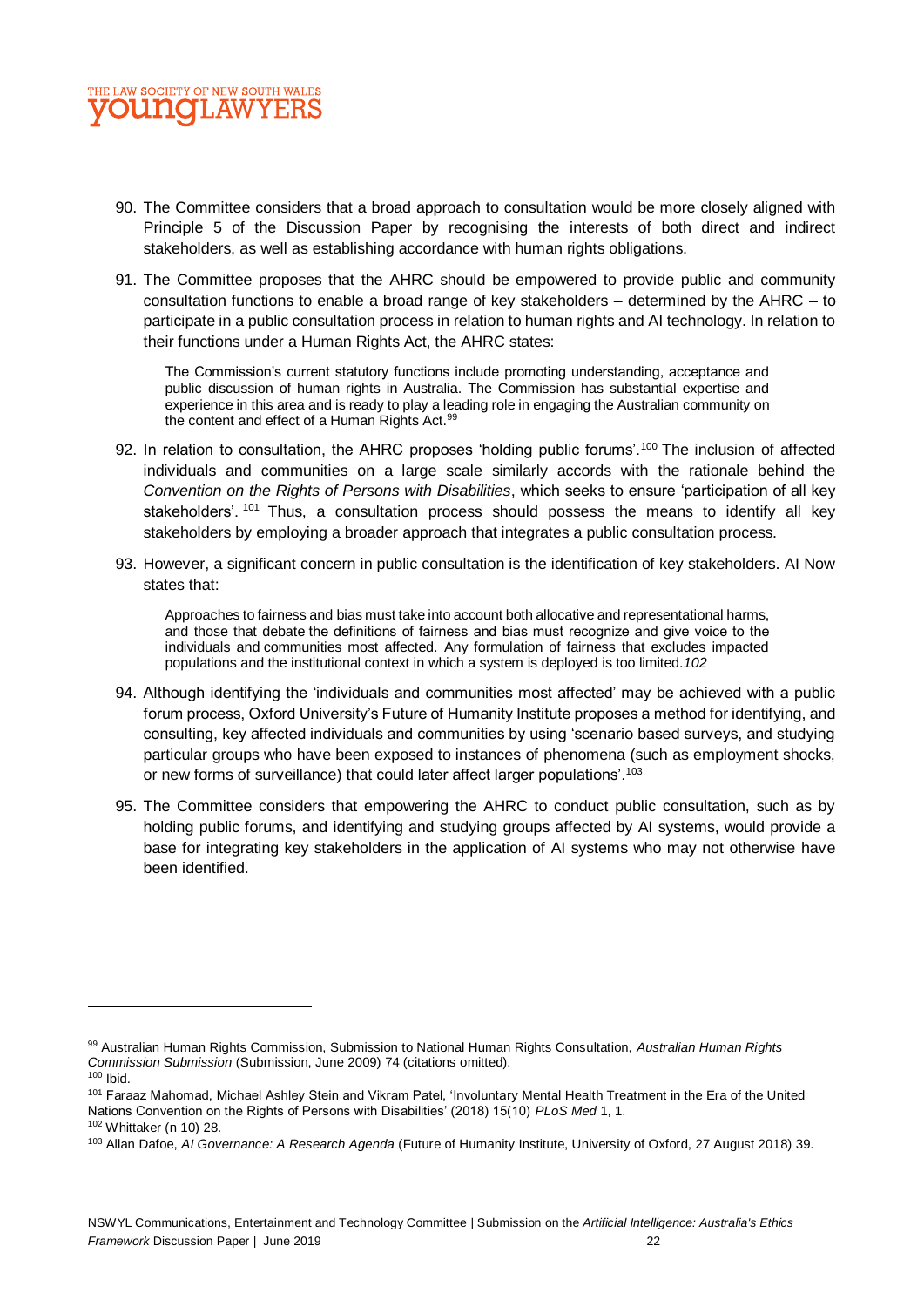

## **Question 7: Are there additional ethical issues related to AI that have not been raised in the discussion paper? What are they and why are they important?**

- 96. The Committee considers that there are a further two ethical issues related to AI that have not been raised in the Discussion Paper:
	- a. Police use of AI in "predictive policing"; and
	- b. Issues relating to copyright law.

The significance of these issues is outlined below.

## **a. Police use of AI in "predictive policing"**

## *Policing, policing organisations and public consent*

- 97. Policing is the 'attempt to maintain security through surveillance and the threat of sanctioning'.<sup>104</sup> It is 'arguably a necessity in any social order', but is conducted 'by a number of different processes and institutional arrangements'.<sup>105</sup> In that regard, the Committee defines policing organisations as 'the police', that is, the 'specialized body of people given the primary formal responsibility for legitimate force'.<sup>106</sup> This demarcation is necessary, given the multifaceted, dynamic nature of policing, with Reiner considering that 'a state-organised specialist "police" organization of the modern kind is only one example of policing'.<sup>107</sup>
- 98. The police are unique they are 'specialist repositories for the state's monopolization of legitimate force' in their territory.<sup>108</sup> The police, as a core component of the criminal justice system, have a highly complex function, given the different types of actors therein and the multifaceted nature of the environment in which they operate. <sup>109</sup> The police must take actions that can have serious implications for victims of crime, offenders, and third parties, and must ascertain how much data they need to 'reduce uncertainty about the crime environment' before taking those actions.<sup>110</sup> The level of discretion afforded to the police in making these decisions adds to the complexity of their role.<sup>111</sup>

## *Police use of technology*

99. Just as policing organisations 'can have a variety of shifting forms', policing itself can be conducted through a variety of 'different processes and institutional arrangements'.<sup>112</sup> These processes and arrangements include the technologies employed by policing organisations to execute their

<sup>112</sup> Reiner (n 104) 1-2.

<sup>104</sup> Robert Reiner, *The Politics of the Police* (Oxford University Press, 3rd ed, 2000) 3, citing Steven Spitzer, 'Security and Control in Capitalist Societies: The Fetishism of Security and the Secret Thereof' in John Lowman, Robert J. Menzies and T. S. Palys (eds), *Transcarceration: Essays in the Theory of Social Control* (Gower, 1987); at 3, citing Clifford D. Shearing, 'The Relationship between Public and Private Policing' in Michael Tonry and Norval Morris (eds), *Modern Policing* (Chicago University Press, 1992).

<sup>105</sup> Reiner (n 104) 1-2.

<sup>106</sup> Ibid 6-7.

<sup>107</sup> Ibid 1-2.

<sup>108</sup> Ibid 6.

<sup>109</sup> Manuel A. Utset, 'Digital Surveillance and Preventive Policing' (2017) 49 *Connecticut Law Review* 1455, 1464.

<sup>110</sup> Ibid 1464, 1466.

<sup>111</sup> Ibid 1466.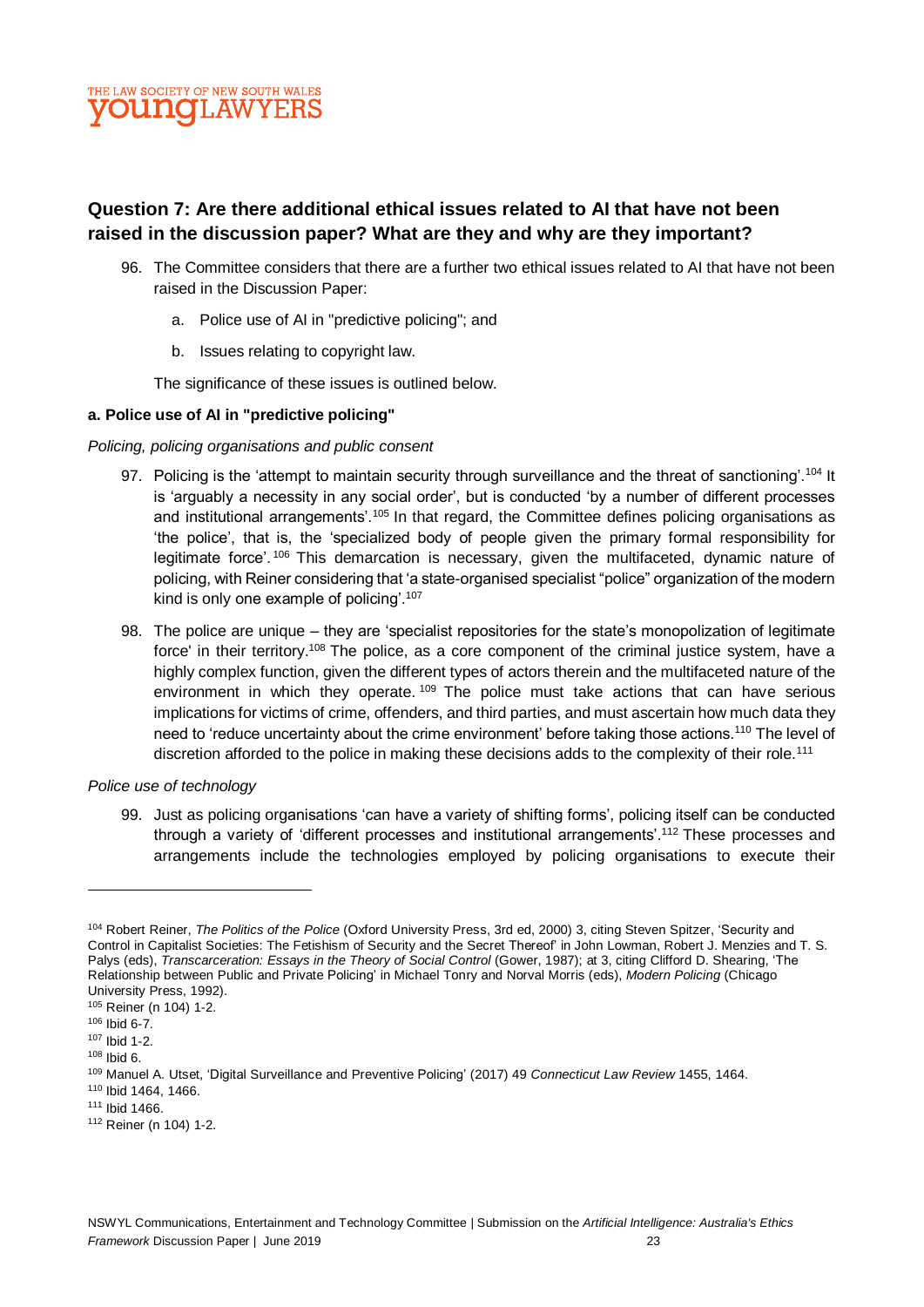

functions. Modern policing has become increasingly data-rich. There is a greater volume of human activity occurring in cyberspace (criminal and non-criminal), and the 'expansion of tracking and sensing technologies (including natural language processing and image recognition) is exponentially increasing the volume and accessibility of information on human behaviour'.<sup>113</sup> Joh uses automatic licence plate readers (systems using 'cameras mounted on patrol cars or at fixed locations and data analytics to identify' car licence plates) as an example of the data-rich nature of modern policing.<sup>114</sup> These systems 'can read up to fifty license plates per second, and typically record the date, time, and GPS location of every scanned plate'.<sup>115</sup>

100. Police use of AI is enhanced by their growing data collection capabilities, which has encouraged the creation of new technologies for police to properly leverage the 'data abundance' of their work.<sup>116</sup> Police use of big data technologies has led to the development of 'a variety of tools and methods for acquiring, storing, and processing large data sets to extract useful knowledge'.<sup>117</sup> When applied to big datasets of police information, AI, through enhanced analytics capabilities, enables the police to proactively detect and monitor emerging threats, and thus devise risk-based strategies to combat them.<sup>118</sup> Analytics such as these are 'promoted as the greatest potential benefit of using big data technologies by enabling 'improved predictive analysis', <sup>119</sup> in addition to automating 'routine processing and the generation of insight on a vast range of policing problems'.<sup>120</sup> Therefore, policing has been considered an ideal use case for AI: it is 'an information-based activity' and its effectiveness is dependent on 'large quantities of information, or data, on human behavior, collected from a variety of sources'.<sup>121</sup> The predicted dependence by the police on AI likely stems from the fact that, 'in many criminal cases, there is already simply too much data for the traditional officers to capture and assess'.<sup>122</sup> Ferguson explicitly states that 'the future of policing will be driven by data'.<sup>123</sup>

<sup>113</sup> Deloitte, *Policing 4.0: Deciding the Future of Policing in the UK* (Report, 18 September 2018) 10.

<sup>114</sup> Elizabeth E. Joh, 'The New Surveillance Discretion: Automated Suspicion, Big Data, and Policing' (2016) 10 *Harvard Law & Policy Review* 15, 22, citing New York State Division of Criminal Justice Services, New York State, *Suggested Guidelines: Operation of License Plate Reader Technology* (2011) 11.

<sup>115</sup> Ibid, citing New York State Division of Criminal Justice Services (n 114) 7.

<sup>116</sup> Andrew Guthrie Ferguson, 'Illuminating Black Data Policing' (2018) 15 *Ohio State Journal of Criminal Law* 503, 507-8; Lydia Bennett Moses and Janet Chan, 'Using Big Data for Legal and Law Enforcement Decisions: Testing the New Tools' (2014) 37(2) *University of New South Wales Journal* 643, 658-9, 663; Deloitte (n 113) 10.

<sup>117</sup> Utset (n 109) 1455.

<sup>118</sup> Joh (n 114) 16-17; Walter L. Perry et al, *Predictive Policing: The Role of Crime Forecasting in Law Enforcement Operations* (RAND Corporation, Report, 14 October 2013) xiv; International Criminal Police Organisation and United Nations Interregional Crime and Justice Research, *Artificial Intelligence and Robotics for Law Enforcement* (Report, 21 March 2019) 3; Elizabeth E. Joh, 'Policing by Numbers: Big Data and the Fourth Amendment' (2014) 89 *Washington Law Review* 35, 48.

<sup>119</sup> Alana Maurushat, 'BD Use by Law Enforcement and Intelligence in the National Security Space: Perceived Benefits, Risks And Challenges' (2016) 21 *Media and Arts Law Review* 229, 236, citing Stephen L Morgan and Christopher Winship, *Counterfactuals and Causal Inference: Analytical Methods for Social Research* (Cambridge University Press, 2007). <sup>120</sup> Deloitte (n 113) 37.

<sup>&</sup>lt;sup>121</sup> International Criminal Police Organisation and United Nations Interregional Crime and Justice Research (n 118) 3.  $122$  Ibid.

<sup>123</sup> Ferguson (n 116) 503.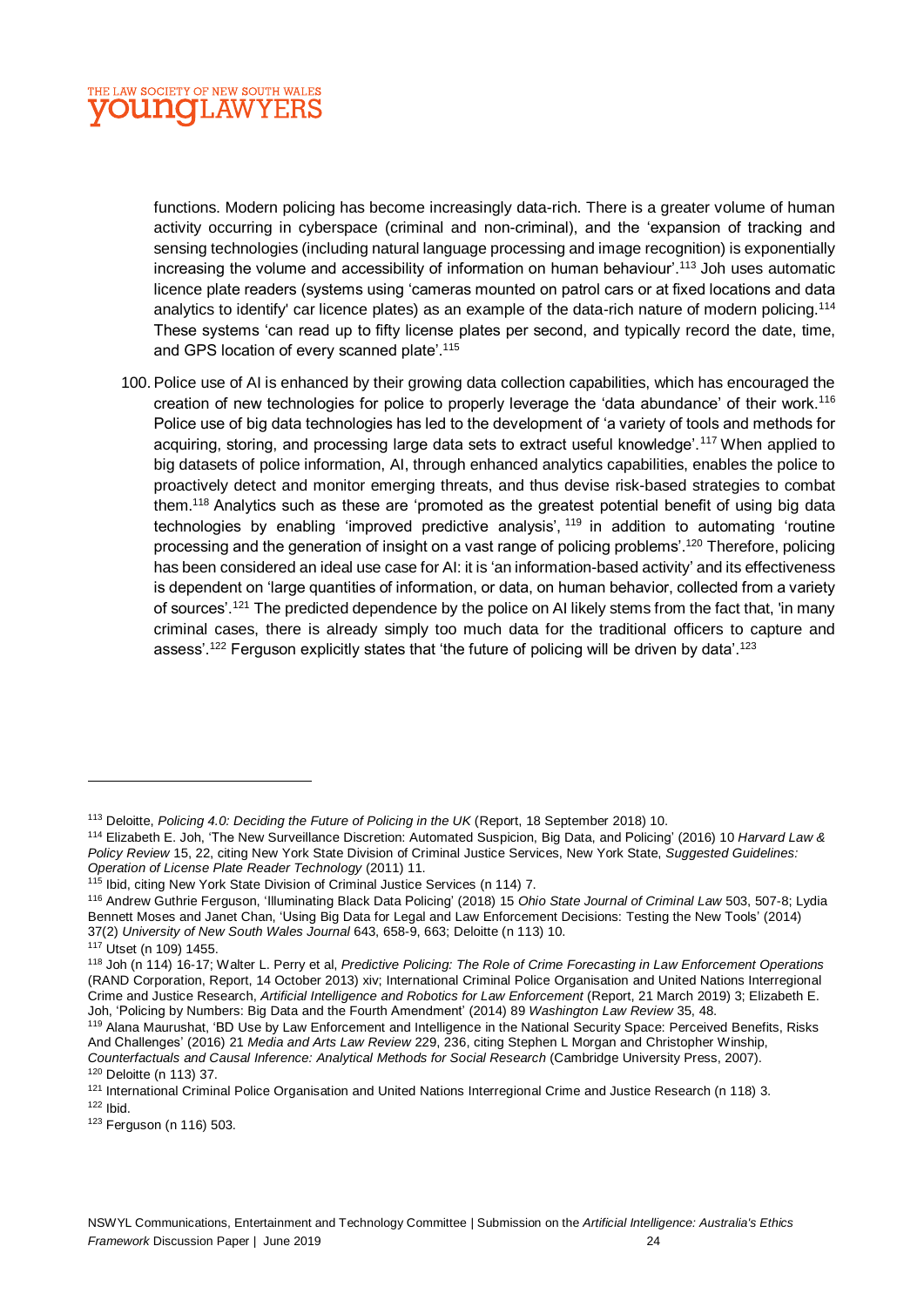

## *Predictive policing*

- 101. Predictive policing cements policing organisations' reliance on more powerful information technology systems and analytics capabilities.<sup>124</sup> Considering its reliance on seemingly objective police data, predictive policing can reinforce the credibility of police institutions in the eyes of the public.<sup>125</sup>
- 102. Perry et. al. define predictive policing as 'the application of analytical techniques particularly quantitative techniques — to identify likely targets for police intervention and prevent crime or solve past crimes by making statistical predictions'.<sup>126</sup> There are different types of predictive policing, largely clustering around forecasting: the location of a crime, such as hot spot analysis, risk terrain analysis and statistical regression; and the time of a crime, namely temporal and spatiotemporal methods.<sup>127</sup> While the police have used statistical and geospatial analysis for intelligence-led policing for decades (such as in the New York Police Department's CompStat system)<sup>128</sup> to forecast crime levels, the distinguishing characteristic of predictive policing is the use of AI to analyse large police datasets, and thus predict the likely occurrence of crime.<sup>129</sup> Since prediction has always been inherent to the work of the police, predictive policing represents more of 'a shift in tools than strategy'.<sup>130</sup>
- 103. There are many (potential) use cases, such as predicting potential offenders based on criminal histories, and identifying groups that are likely to become victims of crime.<sup>131</sup> Several trials in the UK and United States have used predictive geospatial tools to, in most cases, forecast the location of crime more effectively versus incumbent methods.<sup>132</sup> The Los Angeles Police Department has deployed predictive analytics to forecast gang violence and augment the LAPD's monitoring of crime in real time.<sup>133</sup> The Santa Cruz Police Department followed in 2011 by deploying a computer algorithm, after analysing car and home burglaries over an eight year period, to predict the time and location of crime, and to inform officers of certain locations warranting investigation.<sup>134</sup>

<sup>124</sup> Perry et al (n 118) 2.

<sup>125</sup> Andrew Guthrie Ferguson, 'Policing Predictive Policing' (2017) 94 *Washington University Law Review* 1109, 1114.

<sup>126</sup> Perry et al (n 118) 1-2.

<sup>127</sup> Ibid 17, 19.

<sup>128</sup> Joh (n 114) 43.

<sup>129</sup> Perry et al (n 118) 2; Joh (n 114) 44.

<sup>130</sup> Ferguson (n 116) 1123.

<sup>131</sup> Perry et al (n 118) xvi-xvii.

<sup>132</sup> Alexander Babuta, Marion Oswald and Christine Rinik, *Machine Learning Algorithms and Police Decision-Making Legal, Ethical and Regulatory Challenges* (Royal United Services Institute, Whitehall Report No 3-18, September 2018) 3, citing Shane D Johnson et al., *Prospective Crime Mapping in Operational Context: Final Report* (Home Office, Home Office Online Report No 19/07, 2007); at 3, citing Beth Pearsall, 'Predictive Policing: The Future of Law Enforcement?' [2010] (266) *National Institute of Justice Journal* 16; at 3, citing Jennifer Bachner, *Predictive Policing: Preventing Crime with Data and Analytics* (IBM Center for The Business of Government, Report, 2013); at 3, citing Perry et al (n 118).

<sup>133</sup> Perry et al (n 118) 4.

<sup>134</sup> Ferguson (n 116) 1112, citing Stephen Baxter and Santa Cruz Sentinel, 'Modest Gains in First Six Months of Santa Cruz's Predictive Police Program', *Santa Cruz Sentinel* (News article, 26 February 2012)

<sup>&</sup>lt;https://www.santacruzsentinel.com/2012/02/26/modest-gains-in-first-six-months-of-santa-cruzs-predictive-police-program/>.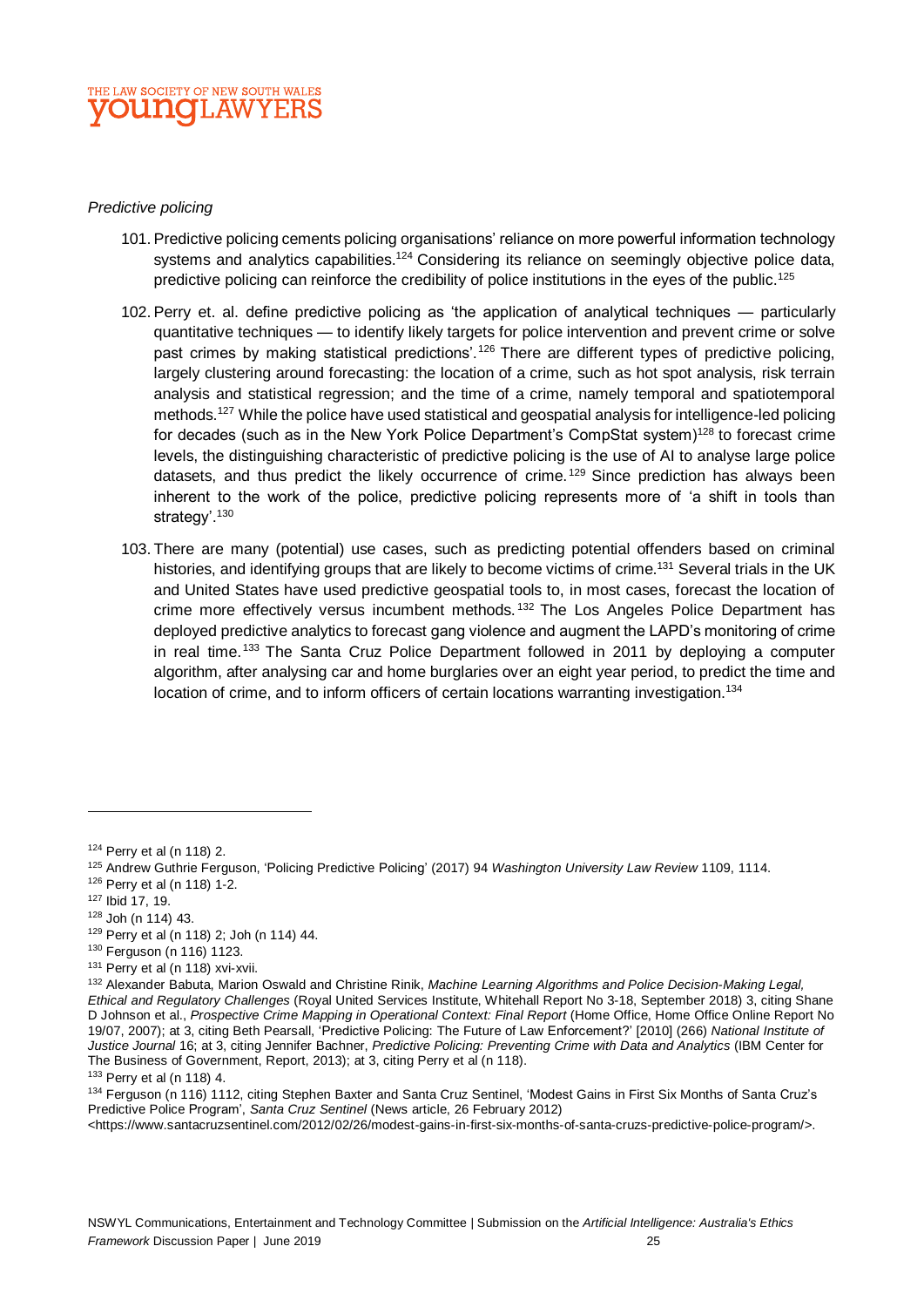

#### *Concerns about use of AI as a tool of predictive policing*

- 104. Despite the benefits discussed above, the literature discloses a number of concerns about the use of AI for predictive policing, suggesting potential implications for the police's retention of public consent.
- 105. Firstly, there are concerns about predictive policing encouraging mass surveillance, which is seen generally 'in the literature as acts of domination'.<sup>135</sup> In particular, police usage of big data has raised concern.<sup>136</sup> In turn, the connotation of an amorphous AI algorithm grading citizens' behaviour, based on large amounts of data collected through extensive surveillance in a clandestine fashion, creates the potential for public discontent in relation to the use of AI for predictive policing. The greater surveillance discretion (particularly 'by allowing the identification of large numbers of suspicious activities and people by sifting through large quantities of digitized data') afforded to police accentuates that potential.<sup>137</sup> The level of concern about this police discretion is so great that San Francisco became the first American city to ban use of facial recognition technologies by its local policing organisations, and requires those organisations to disclose inventories of surveillance technology.<sup>138</sup>
- 106. Secondly, the use of AI in predictive policing may exacerbate reported shortcomings.<sup>139</sup> For example, there are concerns that AI could exacerbate issues of racial bias in policing. This is because the development and implementation of AI technologies 'can have discriminatory impacts'.<sup>140</sup> The use by predictive policing systems of data generated though biased police practice can perpetuate that bias in targeting the same, potentially disadvantaged, communities. There are dangers associated with 'overreliance on unaccountable and potentially biased data to address sensitive issues like public safety', not least because police data is an incomplete repository of relevant crime information.<sup>141</sup> Moreover, the issue of low transparency associated with the deployment of AI as a predictive policing tool needs to be addressed.<sup>142</sup> As a technological concept, AI has the ability to further the lack of transparency in policing due to its complexity and perception as (potentially) a "black box",<sup>143</sup> which is accentuated by frequent changes to the algorithms.<sup>144</sup>
- 107. The Committee considers that the factors outlined above may contribute to the erosion of public trust in the police. That erosion is particularly likely if the police overlook direct engagement with citizens

<sup>135</sup> Maurushat (n 119) 250-1.

<sup>136</sup> Ibid 250, citing Robert Chalmers, 'Orwell or All Well? The Rise of Surveillance Culture' (2005) 30(6) *Alternative Law Journal* 258.

<sup>137</sup> Joh (n 114) 19.

<sup>138</sup> Kari Paul, 'San Francisco Is First US City to Ban Police Use of Facial Recognition Tech', *The Guardian* (online at 15 May 2019) <https://www.theguardian.com/us-news/2019/may/14/san-francisco-facial-recognition-police-ban>.

<sup>139</sup> Ferguson (n 116) 524.

<sup>140</sup> Ibid 517.

<sup>141</sup> Rashida Richardson, Jason M. Schultz and Kate Crawford, 'Dirty Data, Bad Predictions: How Civil Rights Violations Impact Police Data, Predictive Policing Systems, and Justice' (2019) 94 *New York University Law Review* 192, 224, 225-6; Elizabeth E. Joh, 'Artificial Intelligence and Policing: First Questions' (2018) 41 *Seattle University Law Review* 1139, 1142.

<sup>142</sup> Joh (n 114) 38; Ferguson (n 116) 524.

<sup>143</sup> Ferguson (n 116) 524; Wolfgang Schulz et al, *Algorithms and Human Rights: Study on the Human Rights Dimensions of Automated Data Processing Techniques and Possible Regulatory Implications* (Council of Europe, Study No DGI(2017) 12, March 2018) 38.

<sup>144</sup> Schulz et al (n 143) 38.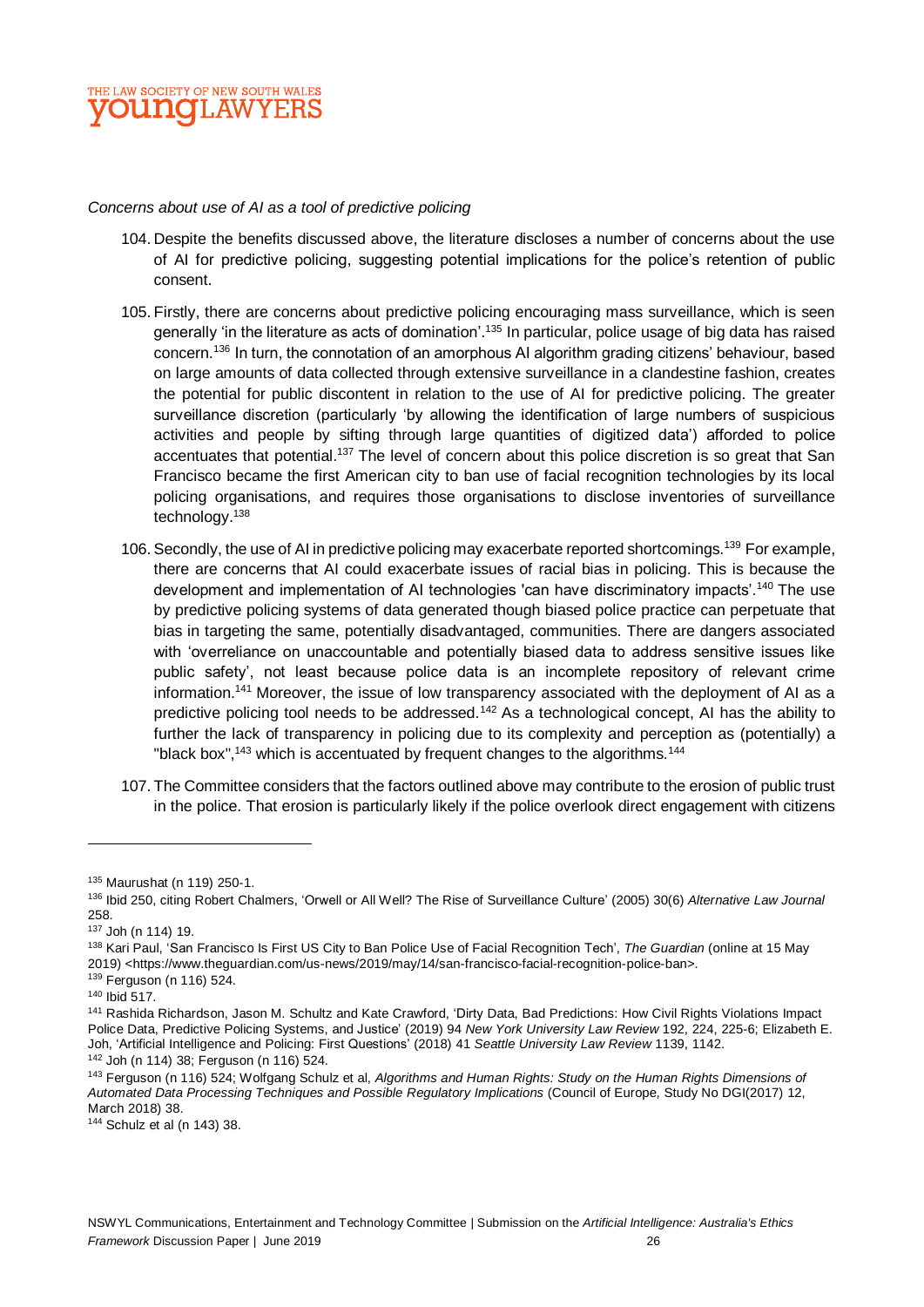in favour of greater use of analytics, $145$  deepening the gulf between law enforcement agencies and the public.<sup>146</sup>

108. The Department needs to consider key questions, including how police deployment of AI can champion fairness, accountability, transparency and explainability.<sup>147</sup> The stakes are high given that inaccurate algorithm predictions used by police could cause 'wrongful stops, arrests, and unjustified force', thereby undermining public trust in the police and police legitimacy as an institution.<sup>148</sup>

## **b. Copyright**

109. The reliance of the proposed framework on existing law means that, in the context of copyright law, the AI ethics framework may have to negotiate the divide between industry and legal understanding of AI technology. Furthermore, the Discussion Paper fails to address the ethical implications of AI in the copyright context, when copyright protection and copyright infringement have significant legal and moral dimensions. There are several questions to be raised about the ability of copyright law to police AI data inputs, or the creative outputs of AI systems, as well as the need for recognition of how the law understands existing computer programs.

## *Does copyright law protect AI programs?*

- 110. In *Data Access Corporation v Powerflex Services Pty Ltd*, the majority of the High Court stated that 'it is impossible to overemphasise the importance of the fact that a computer has no "intelligence" to execute instructions over and beyond the simple logical functions which are hard wired into its circuits'.<sup>149</sup>
- 111. Copyright law approaches the protection of coding or, more specifically, the persons who originate code, by considering code as a 'literary work'.<sup>150</sup> Case law on the infringement of copyright in code considers that a breach will be determined by how "substantial" a part (meaning how large a portion considering the originality of the content, and the essentiality to the program)<sup>151</sup> from the entirety of the work is identically reproduced.<sup>152</sup> Individual functions within the code could also be works capable of being infringed. For example, in *Data Access Corporation v Powerflex Services Pty Ltd*, a compression table was found to be a unique work.<sup>153</sup> However, smaller parts of the work, such as macros, were not considered to be separate works.<sup>154</sup>
- 112. This is because code is understood in copyright law to be a "set of directions", which is intended 'directly, or after conversion to another language, code or notation … to cause a [computer] to

<sup>145</sup> Maurushat (n 119) 251, citing Judy Putt, *Community Policing in Australia* (Australian Institute of Criminology, Research and Public Policy Series No 111, 2010); at 251, citing Sean Richmond, 'National Security Debate Misses Big Picture of "Balanced" Response', *The Conversation* (Opinion Article, 25 February 2015) <https://theconversation.com/national-security-debatemisses-big-picture-of-balanced-response-37923>.

<sup>&</sup>lt;sup>146</sup> International Criminal Police Organisation and United Nations Interregional Crime and Justice Research (n 118) 12.

<sup>147</sup> Ibid 13.

<sup>148</sup> Joh (n 118) 1143.

<sup>&</sup>lt;sup>149</sup> Data Access Corporation v Powerflex Services Pty Ltd (1999) 166 ALR 228, 238 [36].

<sup>150</sup> *Copyright Act 1968* (Cth) s 47AB.

<sup>151</sup> *Data Access Corporation v Powerflex Services Pty Ltd* (1999) 166 ALR 228, 249 [84].

<sup>152</sup> Ibid 254 [110].

<sup>153</sup> Ibid 255 [123].

<sup>154</sup> Ibid 252 [100].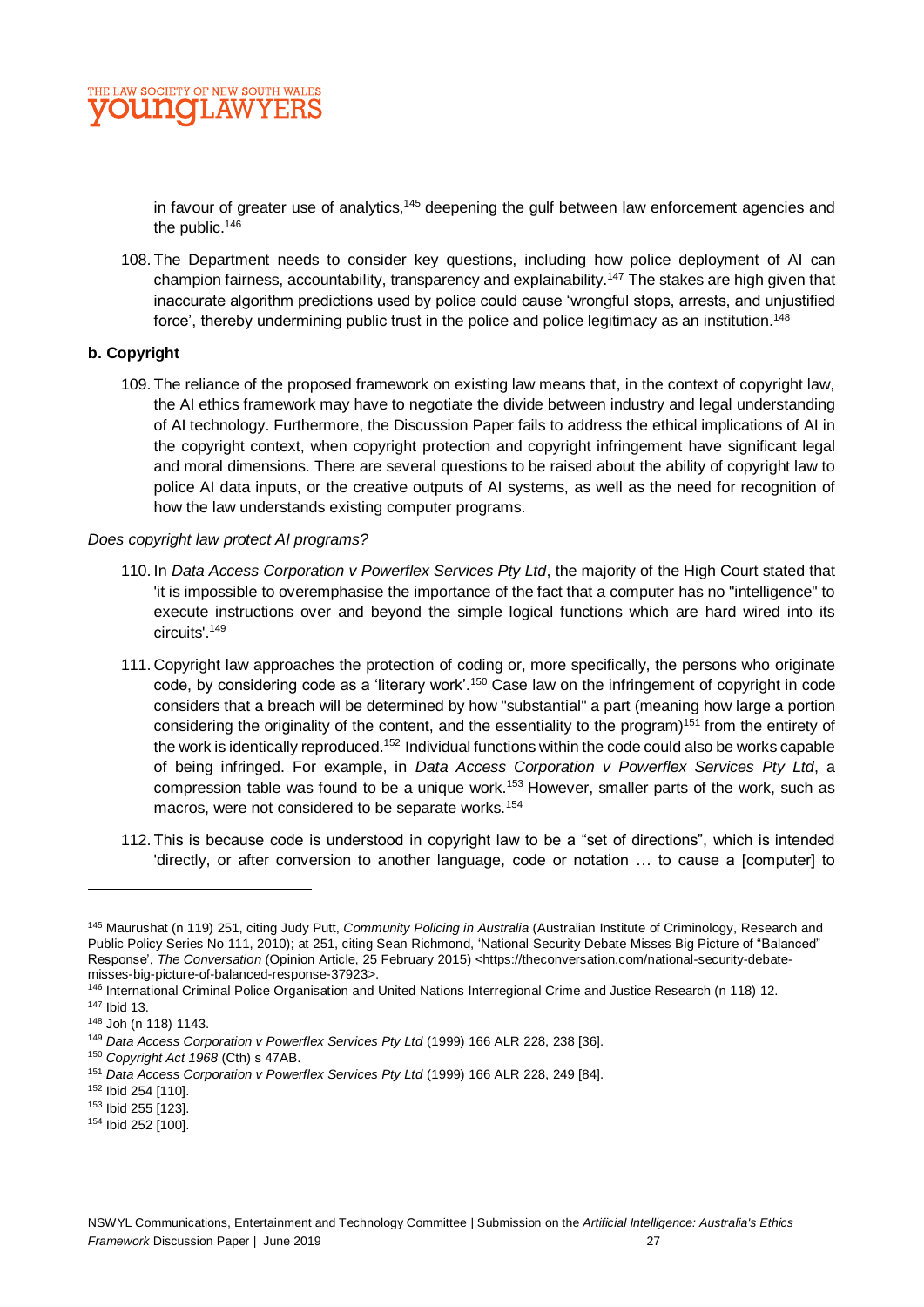

perform a particular function'.<sup>155</sup> In this way, there is no protection of expression in the same way as for other media: copyright will only protect against the direct copying of code because code has been defined by its functionality, and copyright does not recognise functionality.<sup>156</sup>

- 113. The existing capacity of copyright law to protect the original creation of code is an open question. Noting that there is, in some cases, a strong component of user input, and learning on the part of the AI program, the extent to which the underlying code that makes up the program is materially protected would seem to be debatable for some AI projects.
- 114. By considering code as a literary text,  $157$  there are in-built limitations stemming from a lack of technological neutrality. This characterisation shapes what can be considered original, what constitutes breach and, therefore, what is protected by copyright law. The Committee acknowledges that there are limits to the scope of rights that copyright law protects in every medium of creation, and that copyright law is by no means the only source of legal redress, however, the lack of technological neutrality inherent to the rules of copyright with respect to the characterisation of new technology in an old media framework should be a significant consideration when adapting the AI ethics framework to copyright law. For example, the Full Court of the Australian Federal Court in *National Rugby League v Singtel Optus<sup>158</sup>* discussed how the principle of technological neutrality could be applied to section 111 of the *Copyright Act 1968* (Cth) with respect to cloud recording devices. It was noted that the courts are unable to 'construct [their] own idea of desirable policy' without some existing indication from the legislation.<sup>159</sup> As such, despite a specific provision allowing for the recording of broadcasts for personal viewing at a later, more convenient time, it was found that the cloud model was not understood in the construction of the provision and was not protected by the section. Any possible gaps in construction, which as a result of insufficient technological neutrality will not be overcome in the courts by anything short of legislative change. For the purpose of this analysis, the Committee has not considered whether the code could be considered a "books of the company" under the Corporations Act.

## *Authorship of AI generated works*

115. The Committee notes the complex questions surrounding the ownership and authorship of works generated by AI systems. Prior to the advent of AI technology, computers were seen as tools, like a paint brush and canvas that allowed artists to create artistic works. These works of art were protected by copyright law, just as a painting would be, because they met the definition of originality, which generally requires a human author.<sup>160</sup> However, AI has changed the role of computers in the artistic process from tools to creators. AI programs can make decisions in the creative process without human involvement, generating works of art. Whilst this art may be based on the examples input, and parameters set, by programmers, it is the computer program itself that generates the artwork via

<sup>155</sup> Rod Evenden, 'Copyright Protection of Computer Programs in Australia', (2001) 43 *Computers and Law* 24, 25; *Data Access Corporation v Powerflex Services Pty Ltd* (1999) 166 ALR 228, 236-7 [25].

<sup>156</sup> Ibid.

<sup>157</sup>*Copyright Act 1968* (Cth) s 47AB.

<sup>158</sup> *National Rugby League Investments Pty Ltd v Singtel Optus Pty Ltd* [2012] FCAFC 59.

<sup>159</sup> *National Rugby League Investments Pty Ltd v Singtel Optus Pty Ltd* [2012] FCAFC 59 [97].

<sup>160</sup> Andres Guadamuz, 'Artificial intelligence and copyright', [2017] (October) *WIPO Magazine* 5 <https://www.wipo.int/wipo\_magazine/en/2017/05/article\_0003.html>.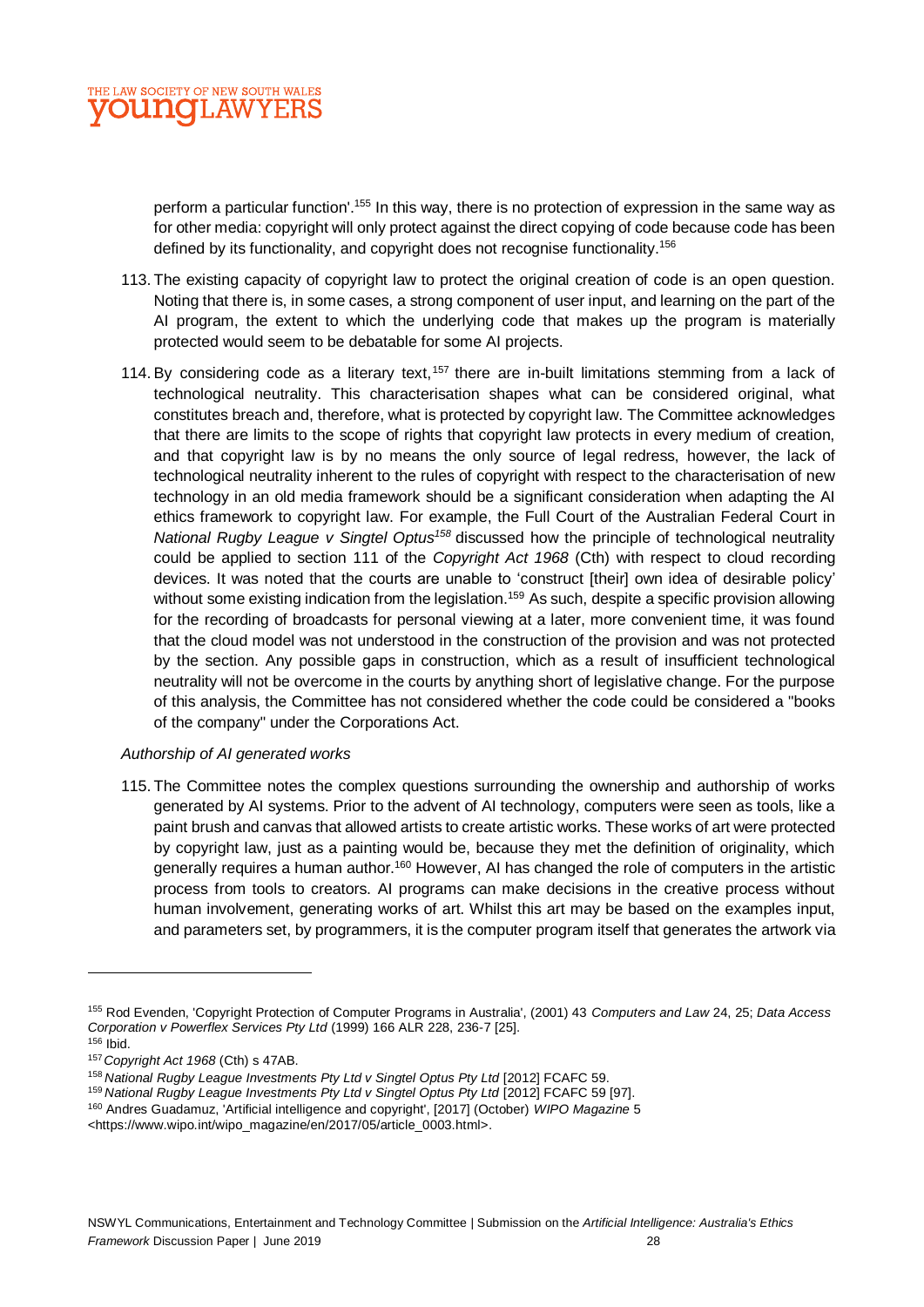

a "neural network". AI is, and has been, used to generate news articles, poems, paintings, music, games, books and musicals. If authored by a human, these artworks would all be protected by copyright law. However, as the author is a computer program, there is no such copyright protection afforded, meaning the artworks could be freely used by anyone.

116. The purpose of copyright protection is to incentivise the creation of new and innovative works of art:

The exclusive economic rights granted to copyright owners promote creativity and innovation. Copyright enables creators to profit from their work. It protects creators from 'free-riding' or unauthorised exploitation by others which would undermine the incentive to create and invest in new works wanted by the public.<sup>161</sup>

- 117. Without copyright protection for AI generated works, the people trying to make money from those works (who invested the money in creating the works and designed the AI program) would be faced with the prospect that infinite copies of the work could be used without payment or attribution. The Committee is of the opinion that this state of affairs does not accurately balance the competing interests at the heart of copyright law: whilst the public interest in the free use of artistic works is advanced, Guadamuz notes that this 'may well have a chilling effect on investment in automated systems'.<sup>162</sup>
- 118. Two options have been widely advanced to deal with copyright in AI generated works: 1) to deny copyright protection altogether; or 2) to attribute authorship of the works to the developer/s of the AI program.
- 119. In Australia, it appears as if the first option presently prevails. In *Acohs Pty Ltd v Ucorp Pty Ltd*, a work generated with computer intervention was not copyrightable as it was not produced by a human.<sup>163</sup> Similar decisions have been made around the world.<sup>164</sup>
- 120. However, in many jurisdictions, such as New Zealand and the UK, option two has been applied so that authorship is ascribed to the programmer.<sup>165</sup> In the UK, section 9(3) of the *Copyright, Designs and Patents Act 1988* gives authorship of a computer-generated artistic work to 'the person by whom the arrangements necessary for the creation of the work are undertaken'.<sup>166</sup> A "computer-generated work" is defined as a work 'generated by [a] computer in circumstances such that there is no human author of the work'.<sup>167</sup>
- 121. The Committee considers that the UK approach (option two) is to be preferred as it recognises the work and financial investment required to create an AI program that is sophisticated enough to generate artistic works.
- 122. The flow on question from this approach is whether the programmer or user of the program is the "person making the arrangements" for the work to be generated. The Committee suggests that this

<sup>161</sup> Explanatory Memorandum, Copyright Amendment Bill 2006 (Cth) 5.

<sup>162</sup> Guadamuz (n 160) 5.

<sup>163</sup> *Acohs Pty Ltd v Ucorp Pty Ltd* (2012) 287 ALR 403, 413 [57].

<sup>164</sup> See, for example, *Feist Publications v Rural Telephone Service Company, Inc.* 499 U.S. 340 (1991) in the USA and *C-5/08 Infopaq International A/S v Danske Dagbaldes Forening* (2009) in the EU.

<sup>165</sup> *Copyright Act 1994* (NZ) s 5(2)(a); *Copyright, Designs and Patents Act 1988* (UK) s 9(3). Similar legislation applies in other jurisdictions, including Hong Kong (SAR), India, Ireland, and South Africa.

<sup>166</sup> *Copyright, Designs and Patents Act 1988* (UK) s 9(3).

<sup>167</sup> Ibid s 178.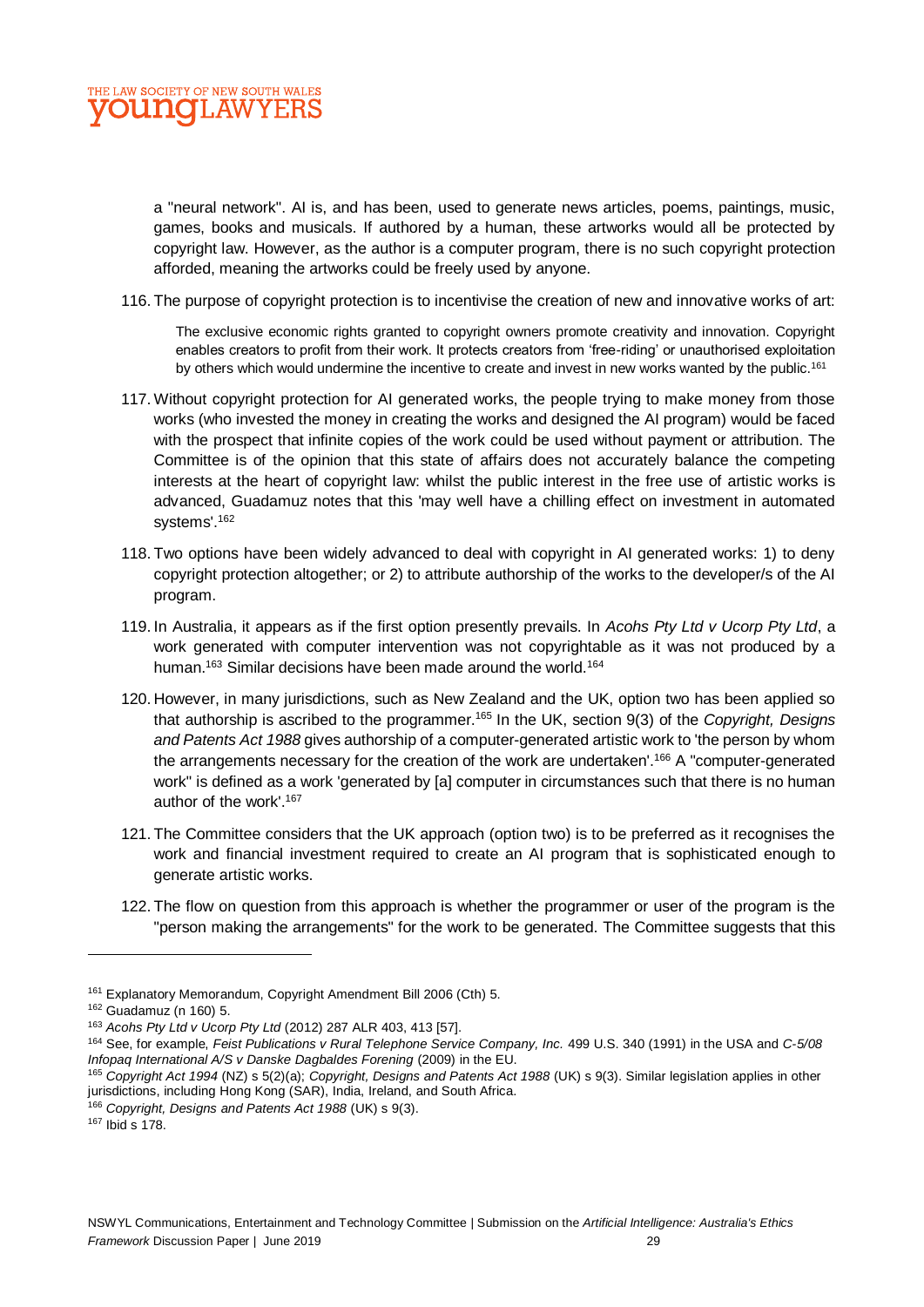

question should be determined on a case by case basis, with consideration given to the input of each party, and whether that input was artistic in nature, or involved the contribution of skill and labour of an artistic kind.<sup>168</sup> In some circumstances, a user may do nothing more than press a button that causes an AI system to create a work. This can hardly be considered as sufficient input to warrant copyright protection for the user in the final creation over that of the programmer who created the system. However, in some circumstances, the user may invest significant artistic skill and labour into "making the arrangements". For example, the user may use artistic skill in the selection of "training data" they input into the AI system (i.e. a specific selection of romance novels to train an AI system to generate a romance novel in a particular style and of a particular quality). In these cases, authorship of the AI generated work should be determined by balancing the input of the developer and user, and the level of artistic skill and labour involved in each of their roles in the process.

123. It is important to incentivise individuals and organisations to invest in technology and development by ensuring they receive a return on that investment. In turn, whilst it may limit public access to the arts until copyright protection expires for a particular work, the promotion of investment and development through affording copyright protection to the "human authors" of AI generated works will stimulate innovation that will benefit the public.

## *Copyright infringement by AI systems*

124. The Committee also notes the issue of copyright infringement when training AI systems. For example, is it an infringement of copyright to use an artist's song lyrics to train an AI program to create its own song?<sup>169</sup> Furthermore, does that AI generated song infringe the original artist's copyright? Developers and operators of AI systems 'should not only document the creative process when selecting and inputting the underlying art', but 'should also consider evaluating the resulting AI-work to determine whether it is sufficiently transformative before releasing it to the public to mitigate any potential claims of infringement'.<sup>170</sup> However, whilst developers and operators of AI systems must be constantly aware of the implications of copyright law in an AI context, the ambiguity and legal uncertainty surrounding AI systems and AI generated works makes this task exceedingly difficult.

## **Concluding Comments**

 $\overline{a}$ 

NSW Young Lawyers and the Committee thank you for the opportunity to make this submission. If you have any queries or require further submissions please contact the undersigned at your convenience.

<sup>168</sup> See *Nova Productions v Mazooma Games* [2007] EWCA Civ 219.

<sup>&</sup>lt;sup>169</sup> As was the case with Robbie Barrat in the USA, who used Kayne West lyrics to train an AI system to create its own rap song.

<sup>170</sup> Sarah Ligon, 'AI Can Create Art, but Can It Own Copyright in It, or Infringe?', *Lexis Practice Advisor Journal* (28 February 2019) [<https://www.lexisnexis.com/lexis-practice-advisor/the-journal/b/lpa/posts/ai-can-create-art-but-can-it-own-copyright-in-it](https://www.lexisnexis.com/lexis-practice-advisor/the-journal/b/lpa/posts/ai-can-create-art-but-can-it-own-copyright-in-it-or-infringe)[or-infringe>](https://www.lexisnexis.com/lexis-practice-advisor/the-journal/b/lpa/posts/ai-can-create-art-but-can-it-own-copyright-in-it-or-infringe).